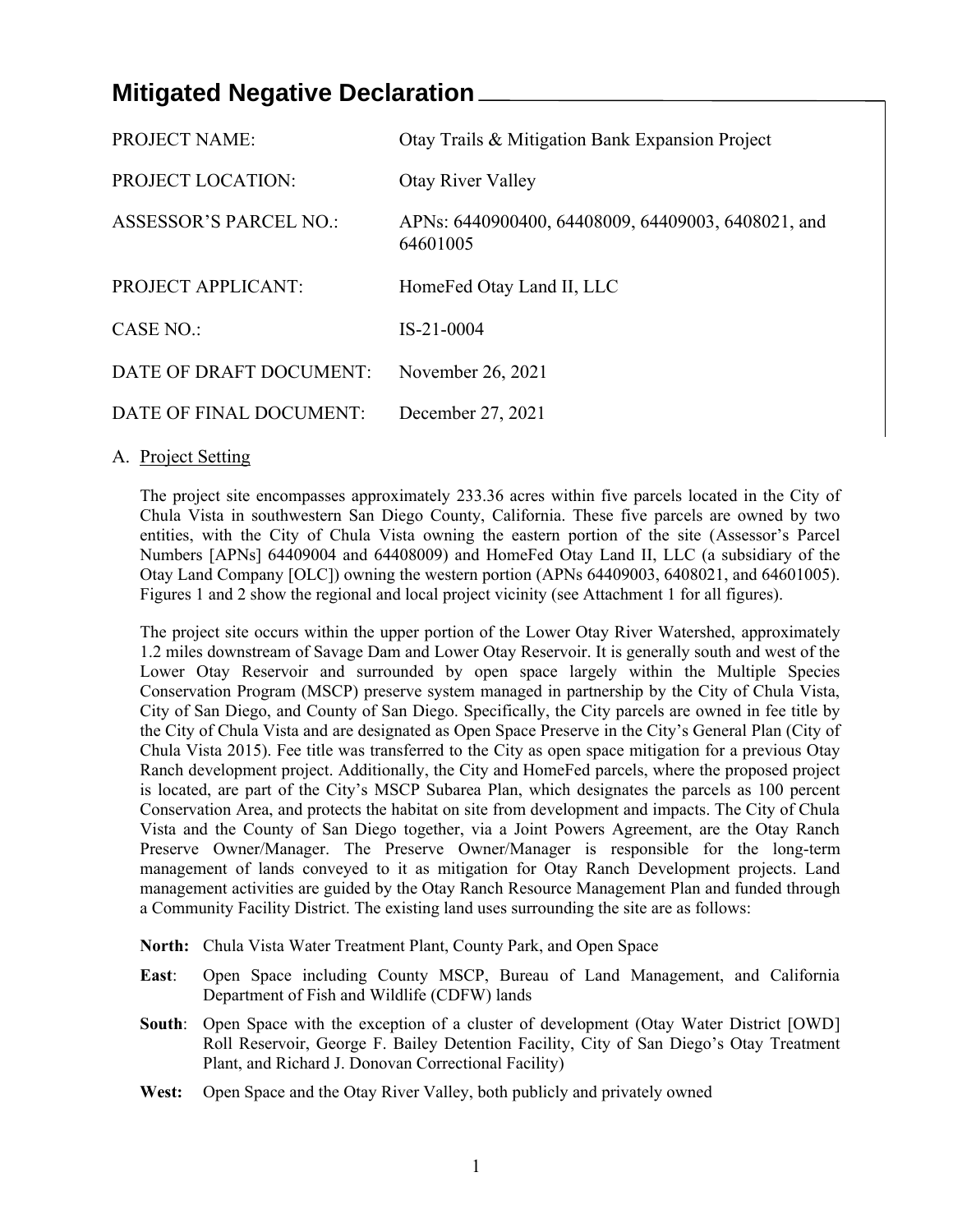The proposed project site is undeveloped land with utility corridors (electric, gas, and water) along the northern, eastern, southern, and western boundaries. Several undesignated informal trails and dirt roads traverse the proposed project site. The roads and informal trails are utilized by unauthorized recreational users (hikers, cyclists, equestrians, and off-road vehicles; use of off-road vehicles is prohibited within open space preserve areas) and by U.S. Customs and Border Protection for routine patrols and by San Diego Gas and Electric (SDG&E), OWD, the City of San Diego, and the City of Chula Vista for utility inspection and maintenance.

#### B. Project Background

In May 2016, the City of Chula Vista approved the 2016 Otay River Restoration Project Habitat Mitigation and Monitoring Plan (HMMP) and adopted the Initial Study (IS)/Mitigated Negative Declaration (MND) (City of Chula Vista 2016). These documents evaluated implementation of the Otay River Restoration Project HMMP on approximately 100 acres within a 300-acre parcel owned by the City of Chula Vista (2016 Restoration Project). The 2016 Restoration Project included three primary components: (1) upstream enhancement, (2) permittee responsible mitigation, and (3) establishment of a mitigation bank (pre-bank). Restoration implementation was initiated in January 2018 with the installation of an approximately 38-acre permittee-responsible mitigation bank for Otay Ranch University Villages and future City projects. The mitigation bank component of the 2016 Restoration Project is under design now. The upstream enhancement has also been initiated and crosses eight parcels adjacent to Savage Dam. These parcels are owned by the County of San Diego, City of San Diego, and federal agencies. Figure 3 shows a parcel map and location of the 2016 Restoration Project. Figure 4 shows an overview of the 2016 Restoration Project and the limits of the proposed project. Mitigation and restoration activities that will occur within the Otay River Mitigation Bank and how these activities will be implemented, maintained, monitored and measured for success are outlined in the Development Plan (Attachment 3).

#### C. Project Overview

A detailed description of the proposed project is included in Attachment 2 which also provides a glossary of the common terms used in this MND.

The proposed project involves the expansion of the 2016 Restoration Project mitigation bank (Original Mitigation Bank) and the creation, modification, and expansion of trails within the entire proposed project limits (see Figure 4, Project Overview). The mitigation bank expansion is located on land owned by HomeFed and the City of Chula Vista and includes enhancement, rehabilitation, and re-establishment of hydrological processes, vegetation communities, and wildlife habitats associated with the Lower Otay River watershed that will be self-sustaining and can adjust to dynamic natural processes. The proposed project would also re-establish primary and secondary flow channels, low and high floodplains, and native transitional habitat as well as remove nonnative invasive species and restore native vegetation. This will serve to improve hydrologic conditions, significantly reduce the upstream invasive species seed sources, preserve connectivity between adjacent areas of preserved land and natural habitats, and preserve wildlife movement corridors, and would result in a net gain in functions and services following restoration activities.

The proposed project would provide mitigation opportunities to offset impacts on waters of the U.S. and state, including wetlands, and CDFW jurisdiction within a designated service area, currently proposed to include the Otay River watershed, Tijuana watershed, and portions of the San Diego River watershed. As stated above, the 2016 Restoration Project was designed to meet the compensatory mitigation needs associated with unavoidable impacts on jurisdictional waters of the U.S., waters of the state, and associated habitats due to the implementation of the Otay Ranch University Villages and future City projects.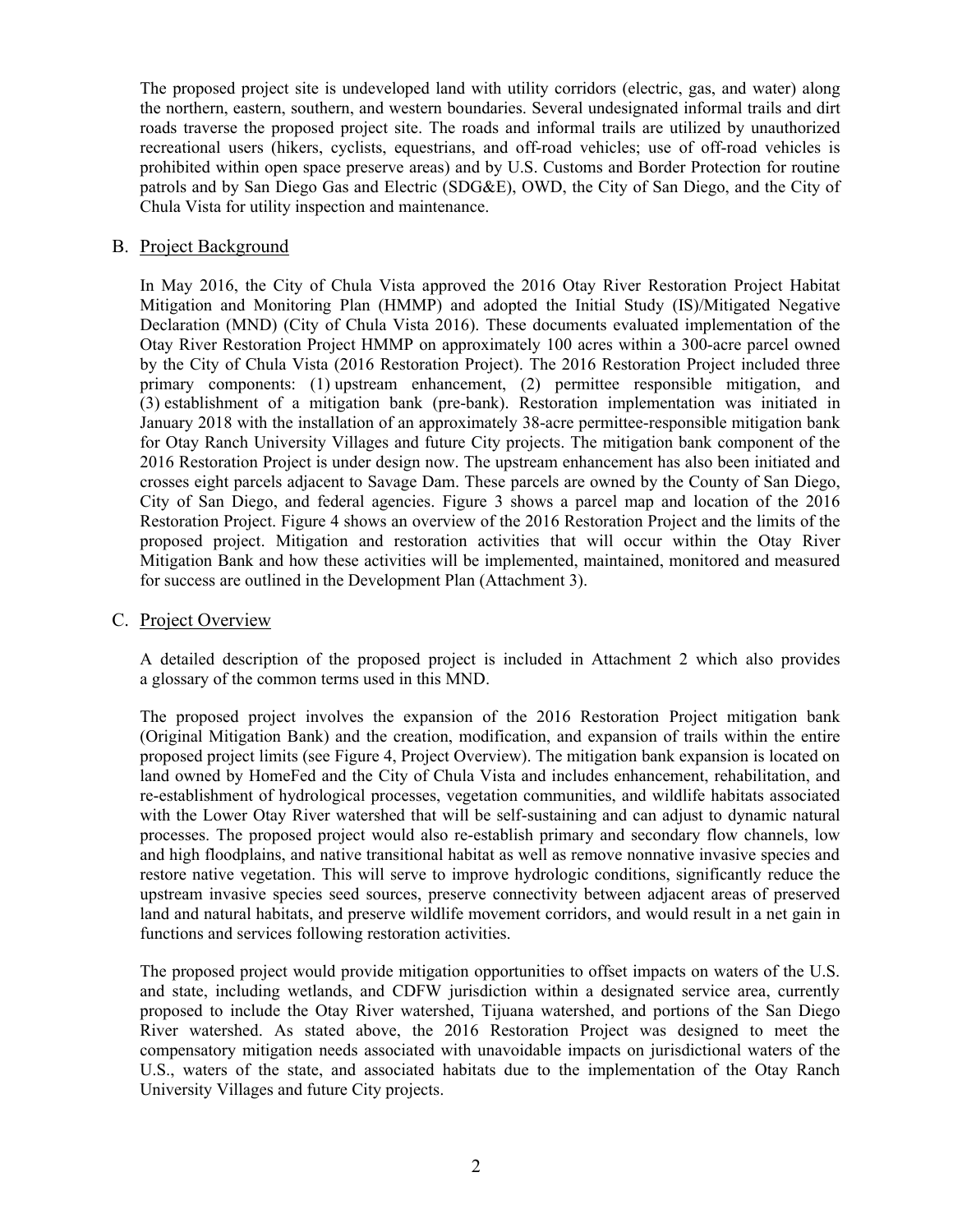The expansion will provide flexibility, as project designs and permitting for the Otay Villages and City projects are still in progress with the possibility of additional mitigation acreage requirements. In addition, over the last two years, multiple local agencies and private entities have inquired about mitigation credit availability, stressing their need for opportunities now and in the future. When evaluating the extent to which the Original Mitigation Bank should be expanded, consideration was given to cost effectiveness and maximum ecological benefit. This resulted in the recommendation to connect the mainstem of Otay River to the confluence of Salt Creek. This location is ecologically significant, as it represents a major input of water in the river valley and the first true connection point for the river. In addition, this key connection point would facilitate future restoration opportunities downstream. The restoration of Salt Creek has also been evaluated in this report; however, this aspect is not committed to undergoing construction at this time and will require a refined design and supplemental analysis if implemented in the future. See Figure 5, Proposed Project, Mitigation Bank Expansion Component Concept Plan.

The project proponent, OLC, and its contractors would be responsible for installation, maintenance, and monitoring of restoration project activities. It is currently anticipated that the proposed project would be implemented over approximately 24 weeks. Implementation of the proposed project would occur between September and February (outside the breeding season for nesting birds protected under the Migratory Bird Treaty Act) and would be followed by the completion of a minimum 5-year maintenance, monitoring, and reporting phase. Attachment 2 includes a detailed description of the project design, project implementation, and project maintenance and monitoring activities associated with the proposed project.

The project site and surrounding area are included within the City of Chula Vista General Plan, Otay Ranch General Development and Resource Management Plan, County of San Diego MSCP, City of Chula Vista MSCP Subarea Plan, Otay River Watershed Management Plan, Draft Otay River Watershed Special Area Management Plan, City of Chula Vista Greenbelt Master Plan, and Otay Valley Regional Park (OVRP) Concept Plan and Trails Guidelines. In addition, the proposed project has been developed in compliance with the U.S. Environmental Protection Agency and U.S. Army Corps of Engineers (USACE) Compensatory Mitigation for Losses of Aquatic Resources: Final Rule (40 Code of Federal Regulations [CFR] Part 230 and 33 CFR Parts 325 and 332) and the USACE Final 2015 Regional Compensatory Mitigation and Monitoring Guidelines for South Pacific Division.

The project site is designated as Open Space Preserve and Undeveloped by the City of Chula Vista General Plan. The project site is zoned Residential by the City of Chula Vista's Zoning Code. Figures 6 and 7 show the land use and zoning designations for the project site.

The City of Chula Vista is the lead agency under the California Environmental Quality Act (CEQA) and responsible for permitting the proposed project; USACE, CDFW, and the Regional Water Quality Control Board (RWQCB) have some approval and/or discretionary authority over the proposed project. Table 1-1, below, indicates the discretionary approvals that would be required to implement the proposed project.

To restore the river valley, the proposed project would temporarily affect small areas of jurisdictional waters of the United States and state as well as native upland habitats, which would need to be authorized by the regulatory agencies. These temporary impacts, and the proposed project as a whole, will be evaluated by USACE in accordance with Section 404 of the Clean Water Act (CWA), the RWQCB in accordance with Section 401 of the CWA and the Porter-Cologne Water Quality Control Act, U.S. Fish and Wildlife Service (USFWS) in accordance with Section 7 of the Endangered Species Act, and CDFW in accordance with Section 1600 of the California Fish and Game Code and the state Endangered Species Act. In addition, the proposed project is part of a Mitigation Bank, which has its own specific review and approval process in which the regulatory agencies are involved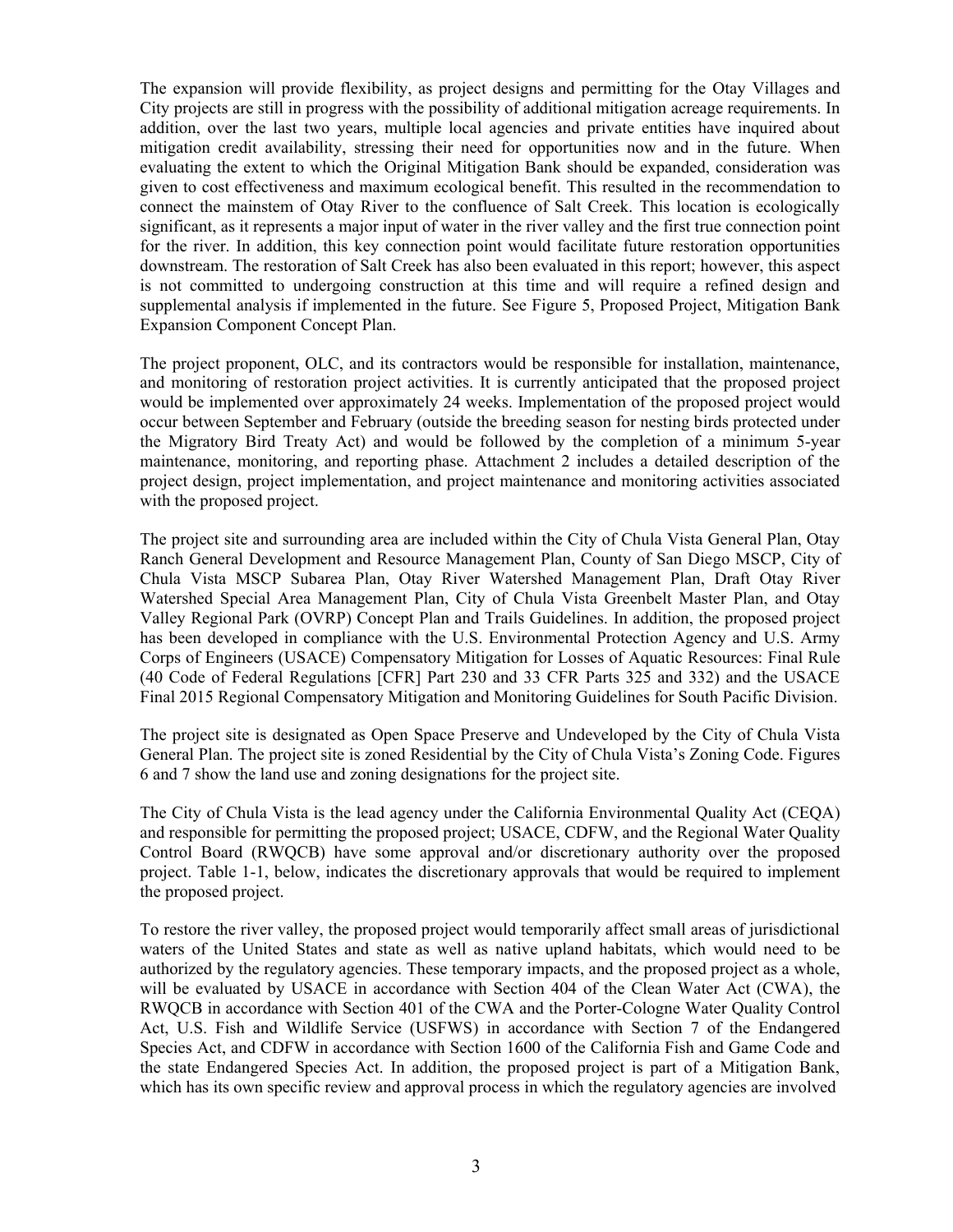| <b>Agency</b>                                     | Role                                                                                                          | Permit/Approval                                                                                                                                                                                                                                                                                                                                                                                                                            |
|---------------------------------------------------|---------------------------------------------------------------------------------------------------------------|--------------------------------------------------------------------------------------------------------------------------------------------------------------------------------------------------------------------------------------------------------------------------------------------------------------------------------------------------------------------------------------------------------------------------------------------|
| City of Chula Visa                                | Lead agency                                                                                                   | • Mitigated Negative Declaration adoption<br>o Mitigation Monitoring and Reporting Program<br>adoption<br>o Prospectus and Bank Enabling Instrument (BEI)<br>approval<br>o Finance Plan approval (including retaining the<br>appropriate qualified personnel, as described in the<br>BEI [e.g., landscape installation/maintenance<br>contractor, restoration ecologist])<br>o Habitat Loss and Incidental Take permit<br>• Grading permit |
| San Diego Gas and<br>Electric                     | Responsible agency                                                                                            | • Grading permit and Letter of Authorization                                                                                                                                                                                                                                                                                                                                                                                               |
| U.S. Army Corps of<br>Engineers                   | Federal agency with<br>permitting authority<br>and National<br><b>Environmental Policy</b><br>Act Lead Agency | • Section 404 permit                                                                                                                                                                                                                                                                                                                                                                                                                       |
| U.S. Fish and<br>Wildlife Service                 | Federal agency with<br>permitting authority                                                                   | • Section 7 consultation<br>• Prospectus and BEI                                                                                                                                                                                                                                                                                                                                                                                           |
| California<br>Department of Fish<br>and Wildlife  | Trustee/responsible<br>agency                                                                                 | • Section 1602 Streambed Alteration Agreement<br>California Endangered Species Act consultation<br>• Prospectus and BEI                                                                                                                                                                                                                                                                                                                    |
| Regional Water<br><b>Quality Control</b><br>Board | Responsible agency                                                                                            | • Section 401 Water Quality Certification<br>Construction General Permit/Storm Water Pollution<br>Prevention Plan                                                                                                                                                                                                                                                                                                                          |

**Table 1-1. Discretionary Approvals Required**

as the Inter-agency Review Team and/or Signatory Agencies. It is anticipated that USACE, CDFW, and potentially USFWS and RWQCB will be signatories to the Mitigation Bank. Those not a signatory will be part of the Inter-agency Review Team. To date, the agencies have reviewed the initial restoration concept (as part of the Prospectus) and attended a site visit. An updated Prospectus, along with a Bank Enabling Instrument (BEI) containing a Development Plan will be developed in coordination with, and reviewed by, the regulatory agencies. It is anticipated that USACE will authorize impacts associated with the proposed project through issuance of a Nationwide Permit or Standard Individual Permit and conduct Section 7 of the Endangered Species Act consultation and Section 106 of the National Historic Preservation Act consultation with USFWS and the State Historic Preservation Officer, respectively. RWQCB will issue a 401 certification for impacts on waters of the U.S./state and CDFW will issue a streambed alteration agreement for impacts on streambed resources.

#### Trails

As mentioned above, the 2016 Restoration Project included trail improvements as part of the project with a focus on fencing, signage, and crossing improvements. As these informal trails are part of the City of Chula Vista Greenbelt Master Plan (City of Chula Vista 2003a) and the OVRP Concept Plan (County of San Diego et al. 2016), both high-level planning documents, additional stakeholder outreach was required in addition to Resource and Wildlife Agency input. As a result of a series of multi-agency meetings that included the City of Chula Vista, County of San Diego, CDFW, USFWS, California Department of Transportation, Border Patrol, OWD, and OVRP Citizens Advisory Committee, including both committee meetings and field visits, it was determined that the activities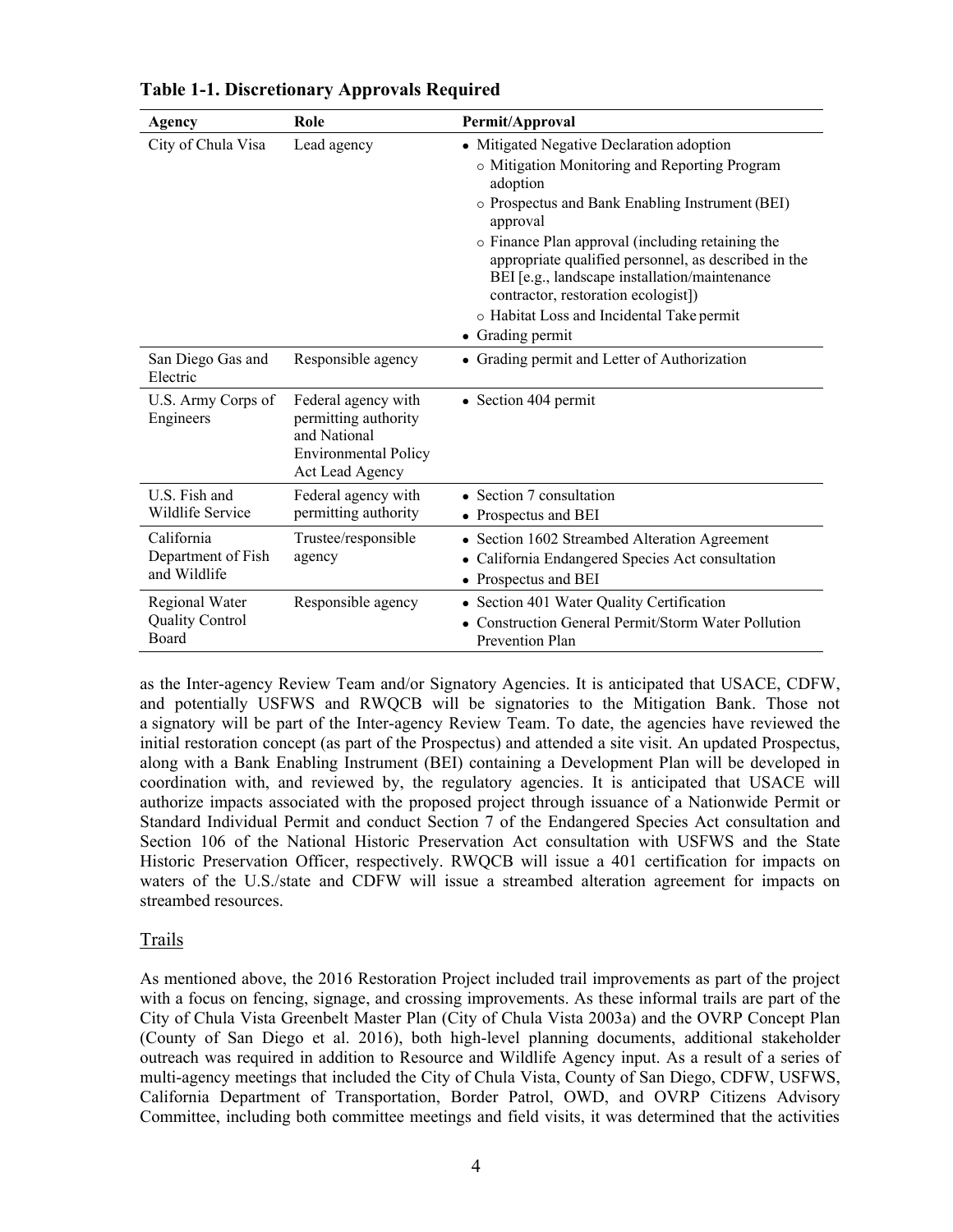required to finalize the installation of the trail network within the proposed project limits would require additional environmental review and permitting. The proposed project includes modifications to existing trail routes beyond those described as part of the 2016 Restoration Project. These proposed modifications include trail improvements (grading and contouring) to facilitate drainage and reduce ponding and water damage; new trail alignments to avoid sensitive resources and improve the trail experience for the users; select fencing and placement of natural barriers (boulders and logs) to keep pedestrians and vehicles on trail routes; and trail reclamation and road width reduction. See Figure 8, Proposed Project, Trails Component Concept Plan.

The trail network within the proposed project site would consist of two trail types (multi-use trails and secondary trails) to serve both recreational resources and routine maintenance access to the site. In addition, a series of existing roads and road shoulders would be reclaimed as part of proposed project implementation.

Certain segments of roads have been identified as redundant and unnecessary and would be graded where appropriate and revegetated to blend into the surrounding landscape. In some instances, large rocks or woody material would also be used to close entry points to trails, allowing the natural regrowth of native plant species. In addition, existing roads would be narrowed (either entirely or in specific segments) by reclaiming portions of the shoulders to be more accommodating to pedestrians (see Figure 9, Trails Detail, Plan View, and Figure 10, Trails Detail, Cross Section).

Trail improvements would include wayfinding signs and interpretive opportunities along scenic points of the river and riparian areas. The mitigation bank expansion would include at least two stream crossings with the trails. For these locations, a semi-hardened crossing is proposed to meet the creek at grade to allow water to flow. The crossings on the proposed project would be constructed with interlocking, permeable, concrete surface bedding in the river bottom. The voids in the concrete bedding would be filled with gravel to both stabilize the surface from storm flow events and provide a stable surface for trail users to walk or ride across. The gravel would consist of crushed, 0.75-inch, compacted rock and smaller material. The trail surface would transition back to a compacted, decomposed, granite, crushed-rock surface or the existing natural material above the creek bed (see Figure 5). A detailed description of the proposed multi-use trails, secondary trails, fencing, and educational elements are included in Attachment 2 as part of the project description.

#### D. Compliance with Zoning and Plans

The project site and surrounding area are designated as Open Space Preserve and Undeveloped by the General Plan and within the planning boundaries of the City of Chula Vista MSCP Subarea Plan. Other applicable planning documents include the Otay Ranch General Development and Resource Management Plan, the County of San Diego MSCP Subarea Plan, the Otay River Watershed Management Plan, and the Otay River Watershed Special Area Management Plan. The proposed project would restore and enhance hydrologic and sediment transport processes and native habitats in the Otay River Valley. Implementation of the proposed project would not conflict with any applicable land use plan, policy, or regulation of an agency with jurisdiction over the proposed project. Figures 6 and 7 provide the existing land use designations and zoning within and surrounding the project site.

#### E. Public Comments

On November 26, 2021, a Notice of Availability was circulated to property owners within a 500-foot radius of the proposed project site as well as interested agencies and organizations. The public review period will end on December 27, 2021.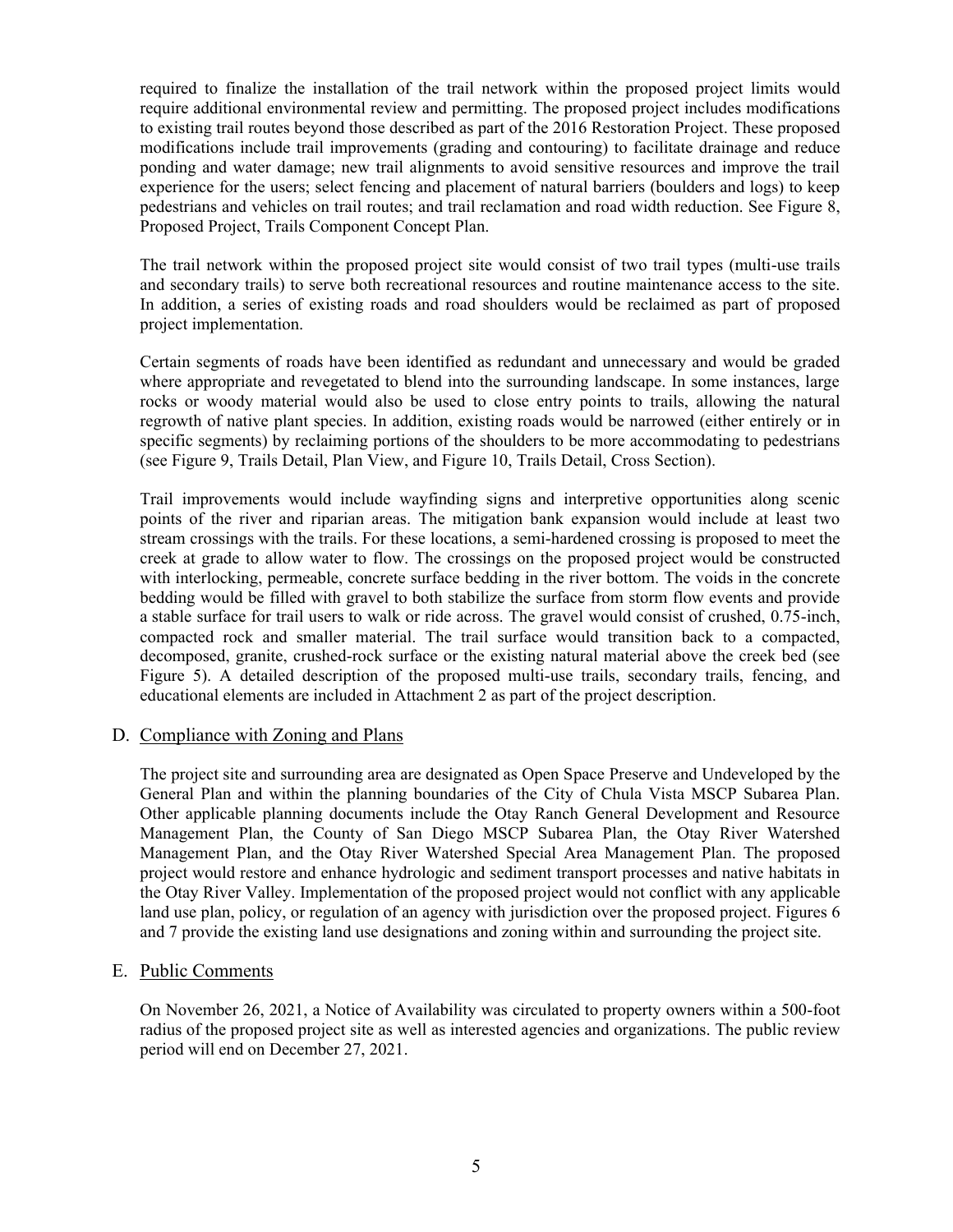## E. Identification of Environmental Effects

An IS conducted by the City of Chula Vista (including the attached Environmental Checklist form) determined that, although the proposed project could have a significant environmental effect, there would not be a significant effect in this case because mitigation measures described in Section F below have been added to the proposed project. The preparation of an environmental impact report will not be required. This MND has been prepared in accordance with Section 15070 of the State CEQA Guidelines.

#### Biological Resources

The discussions of project effects on biological resources provided below and in the IS are based on the analysis of project impacts included in technical attachment *Otay Trails and Mitigation Bank Expansion Project Biological Resources Report 2021 Update* (BRR), dated September 2021a (ICF 2021a). Refer to the BRR for a detailed discussion of the environmental setting, including existing conditions and surveys conducted of sensitive biological resources, as well as an impact analysis for biological resources. BRR Figures 3b, 5ba and 7 show the survey areas, impact areas and restoration activities.

## *Special-Status Plants*

Non-listed plant species identified as California Rare Plant Rank 1B or 2B, San Diego County Group A or B plant species are present within the project area, including inside of the "heavy" restoration activity areas. One listed plant species has been documented within the project area (spreading navarretia<sup>1</sup>), specifically within a low impact activity level area, and five other federally or state-listed as threatened or endangered plant species have moderate to high potential to occur within the project area. A very small amount of permanent impacts on natural habitats that can support special-status plant species may occur due to the construction of new trails and armoring of existing stream crossings; however, the project would primarily result in temporary impacts on natural habitats during restoration and enhancement activities. Absent mitigation, impacts on these special-status plants would be significant.

Impacts on special-status plant species would be avoided and minimized through implementation of **Mitigation Measures BIO-9,** which includes rare plant salvage and avoidance measures (e.g., exclusionary flagging and fencing, and salvage and relocation), and **BIO-11,** which would ensure persistence of viable populations of special-status species within the project area by limiting trespassing into the restoration areas and special-status plant populations**.** Implementation of **Mitigation Measures BIO-2, BIO-3, BIO-4, BIO-5, BIO-8,** and **BIO-9** would also further minimize temporary impacts and avoid direct impacts on narrow endemic and other special-status species. Additionally, as described in the BRR, the project's footprint and trail alignment would be further refined in the design finalization and permitting process, which is anticipated to further reduce impacts on special-status species through avoidance. Thus, impacts on special-status plant species would be less than significant with mitigation incorporated.

## *Special-Status Wildlife*

Five species listed as federally or state endangered or threatened have been observed within the project area during focused species surveys: San Diego fairy shrimp, Quino checkerspot butterfly, western yellow-billed cuckoo (nesting),<sup>2</sup> least Bell's vireo (nesting), and coastal California

<sup>1</sup> Federally Listed as Threatened; California Rare Plant Rank 1B.1; San Diego County List A species; City of Chula Vista MSCP species

<sup>&</sup>lt;sup>2</sup> Western yellow-billed cuckoo is considered protected while nesting. The individual observed on site was a transient foraging migrant and the site does not have suitable habitat to support nesting cuckoo.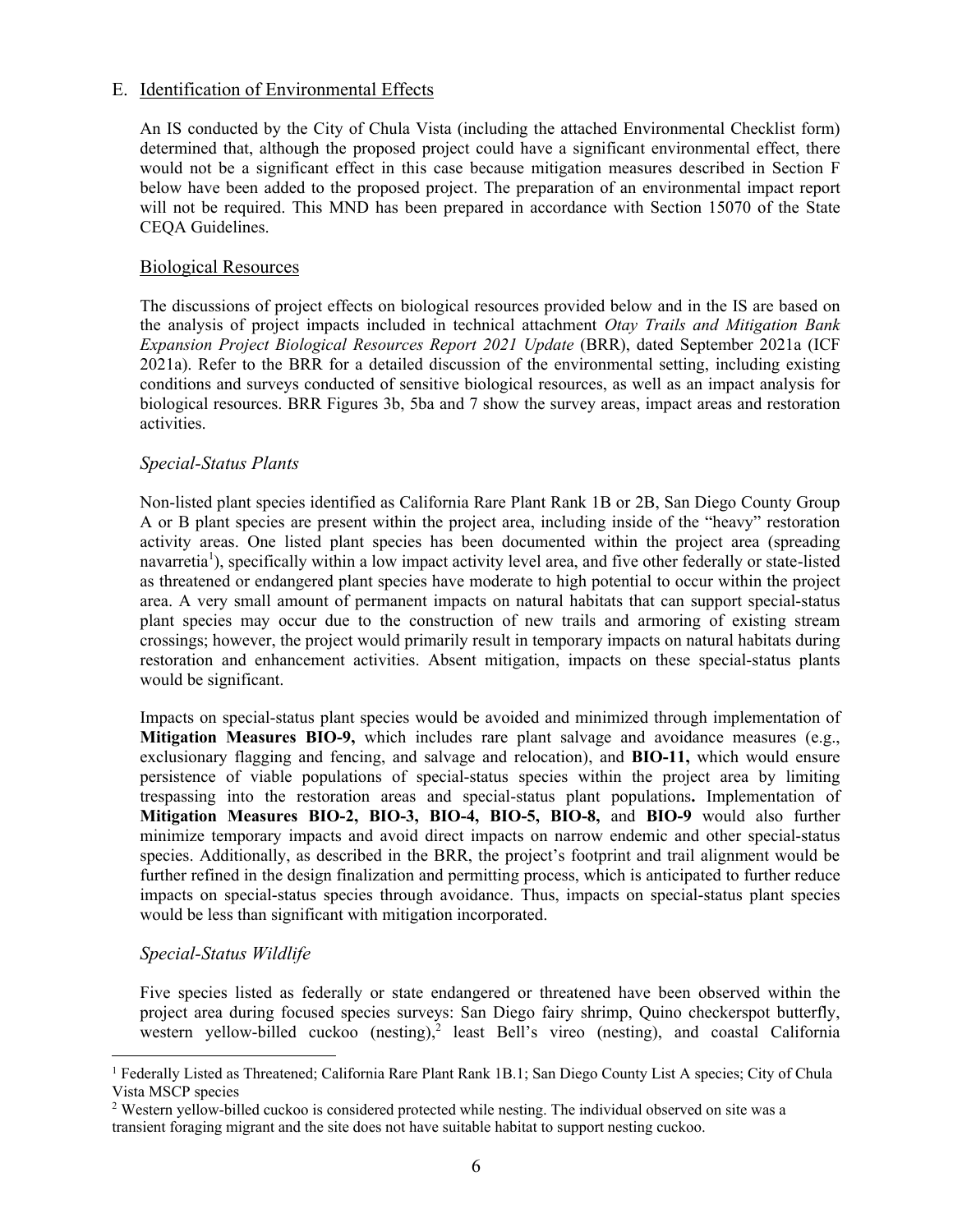gnatcatcher. Forty non-listed special-status species are known to be present or have a moderate to high potential to occur within the project area, including species considered Covered Species under the City of Chula Vista MSCP Subarea Plan (City of Chula Vista 2003b). A small amount of permanent impacts on suitable and occupied habitats for special-status wildlife would occur due to habitat removal for trail creation and armoring of existing stream crossings. Special-status wildlife habitat would be temporarily impacted by the project. Direct loss of special-status wildlife species and disturbance resulting in direct mortality of individual special-status wildlife, particularly of federally listed species, would be significant impacts absent mitigation.

Direct impacts as a result of grading and vegetation removal activities would be minimized or avoided to the maximum extent practicable through implementation of mitigation measures. Specifically, grading and ground disturbance activities would be conducted outside of the nesting season, when feasible, to avoid direct impacts on nesting birds, including those protected under the Migratory Bird Treaty Act and the Bald and Golden Eagle Protection Act (**Mitigation Measure BIO-6**). Preconstruction burrowing owl surveys would be completed to avoid impacts on burrowing owl (**Mitigation Measure BIO-7**). Therefore, no special-status bird nests would be directly impacted. Indirect impacts on special-status wildlife would be minimized or avoided through implementation of **Mitigation Measures BIO-2, BIO-3, BIO-5,** and **BIO-11**. The proposed project is a restoration project that would ultimately improve and enhance function of native habitats that are suitable for special-status wildlife species. In addition, the proposed project is a Covered Project under the City of Chula Vista MSCP, and many of these special-status wildlife species are Covered Species that would directly benefit from the proposed project in the long term*.* Therefore, impacts on special-status wildlife species would be less than significant with mitigation incorporated.

Once the trail alignments have been finalized to further avoid impacts on federally listed species, the applicant would enter into consultation with the USFWS to document how the proposed project is consistent with the City of Chula Vista MSCP Subarea Plan, as described in **Mitigation Measure BIO-1**. As a result of the consultation process, the USFWS would provide a Biological Opinion on the potential effects on federally listed species from the proposed project. The applicant would adhere to any conservation measures provided by the USFWS in their Biological Opinion as required by law. Implementation of these mitigation measures and anticipated conservation measures from the Biological Opinion would reduce impacts on federally listed species to less than significant with mitigation incorporated.

## *Designated Critical Habitat*

Activities associated with grading, trails creation and reclamation, and upland enhancement within the project area would impact approximately 140.61 acres of designated Otay tarplant critical habitat. Figure 15 of the Biological Resources Report (BRR) technical attachment shows the location of critical habitat with the project area. However, permanent impacts due to the creation of new trails would occur primarily within existing access roads that do not provide the physical and biological features (PBFs)<sup>3</sup> necessary to support Otay tarplant; only approximately 1.94 acres of critical habitat that has PBFs for Otay tarplant (i.e., Diegan coastal sage scrub and non-native grasslands) would be permanently affected. Revegetation, rehabilitation, and enhancement activities would occur in areas of temporary impact totaling approximately 134.91 acres of Otay tarplant critical habitat. However,

<sup>&</sup>lt;sup>3</sup> Physical or biological features essential for the conservation of the species, also called primary constituent elements, are defined in the Designation of Critical Habitat for *Deinandra conjugens* (Otay tarplant); Final Rule (USFWS 2002). All areas designated as critical habitat are within the species' currently known range and contain one or more of these physical or biological features essential for the conservation of the species. The primary constituent elements of *Deinandra conjugens* critical habitat consist of, but are not limited to, soils with a high clay content (generally greater than 25 percent) (or clay intrusions or lenses) that are associated with grasslands, open coastal sage scrub, or maritime succulent scrub communities between 25 meters (80 feet) and 300 meters (1,000 feet) in elevation.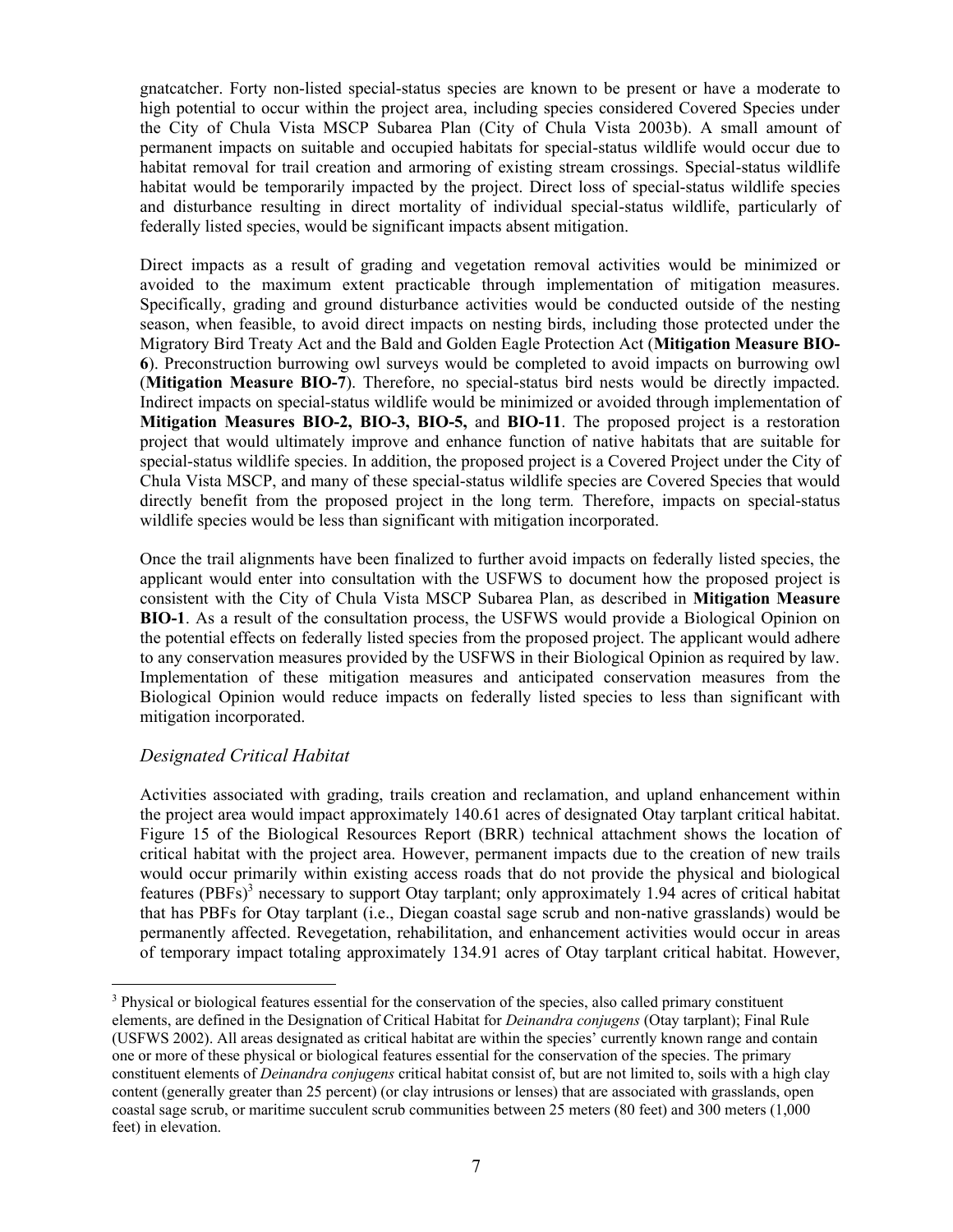only approximately 49.08 acres within the "heavy" temporary work activities area (where grading would occur) contain PBFs for Otay tarplant because they are within coastal sage scrub and nonnative grassland vegetation communities. Indirect and direct impacts resulting from restorationrelated activities could occur on the areas that contain PBFs, such as increased dust deposition, spills of pollutants, and trampling of plants if present. Absent mitigation, permanent and temporary impacts would be significant.

With implementation of **Mitigation Measure BIO-9**, no Otay tarplant individuals potentially occurring within critical habitat are anticipated to be impacted by either permanent impacts or heavy grading in temporary impact areas. Implementation of **Mitigation Measures BIO-2** through **BIO-5** would ensure indirect and direct impacts on Otay tarplant critical habitat that could result during restoration-related activities are minimized to the maximum extent practicable. Furthermore, upland enhancement and trail reclamation, as well as implementation of **Mitigation Measure BIO-11**, would likely result in improved conditions of critical habitat for Otay tarplant in the temporary impact area, and an overall positive effect of improved quality of critical habitat is anticipated within Otay tarplant critical habitat. Therefore, impacts on Otay tarplant critical habitat would be less than significant with mitigation incorporated.

## *Riparian Habitat and Sensitive Natural Communities*

Project-related construction, grading, clearing, or other activities would temporarily and permanently remove sensitive native or naturalized habitat within the project area. Figure 8 of the BRR technical attachment shows the location of riparian habitat and sensitive natural communities. As shown in the BRR technical attachment (ICF 2021a), permanent impacts would occur on sensitive native and naturalized habitats. Approximately 2.96 acres of Tier I, II, and III habitats and 0.19 acre of riparian and wetland habitats would be permanently impacted by the proposed project. <sup>4</sup> Temporary impacts could occur on up to 166.21 acres of Tier I, II, or III habitats (67.06 acres of which would be subject to grading during restoration activities; the remainder of temporary impacts would be associated with disturbance during enhancement activities such as weeding and invasive species treat). Temporary impacts could also occur on up to 40.97 acres of riparian and wetland habitats (35.39 acres of which would be subject to grading during channel and floodplain restoration activities; the remainder of temporary impacts would be associated with disturbance during enhancement activities).

The proposed project is a restoration projects and once completed, will enhance the functions and values of existing wetlands. Furthermore, no permanent structures would be built within or near wetlands with the exception of armoring of existing low-flow stream crossings. The result of the work would include an overall net gain in functions and values of the existing wetlands. Overall, the proposed project is designed as a restoration and enhancement project to improve natural habitats within the project area. The proposed project would re-establish primary and secondary flow channels, low and high floodplains, and native transitional habitat as well as remove nonnative invasive species and restore native vegetation. This would serve to improve hydrologic conditions, significantly reduce the upstream invasive species seed sources, preserve connectivity between adjacent areas of preserved land and natural habitats, and preserve wildlife movement corridors, and would result in a net gain in functions and services following restoration activities.

<sup>4</sup> Under the City of Chula Vista MSCP Subarea Plan (City of Chula Vista 2003b), upland vegetation communities, defined according to the Holland classification system, are grouped into habitat tiers, Tier I through Tier IV, based on species composition and rarity within the region. Tier I (rare uplands), Tier II (Uncommon Uplands), and Tier III (common uplands) are considered to be sensitive habitats. Tier IV habitats (other uplands) consist of disturbed and developed habitats and are not considered sensitive. In addition, all wetland and riparian areas are considered sensitive under the Wetlands Protection Program described in Section 5.2.4 of the City of Chula Vista MSCP Subarea Plan.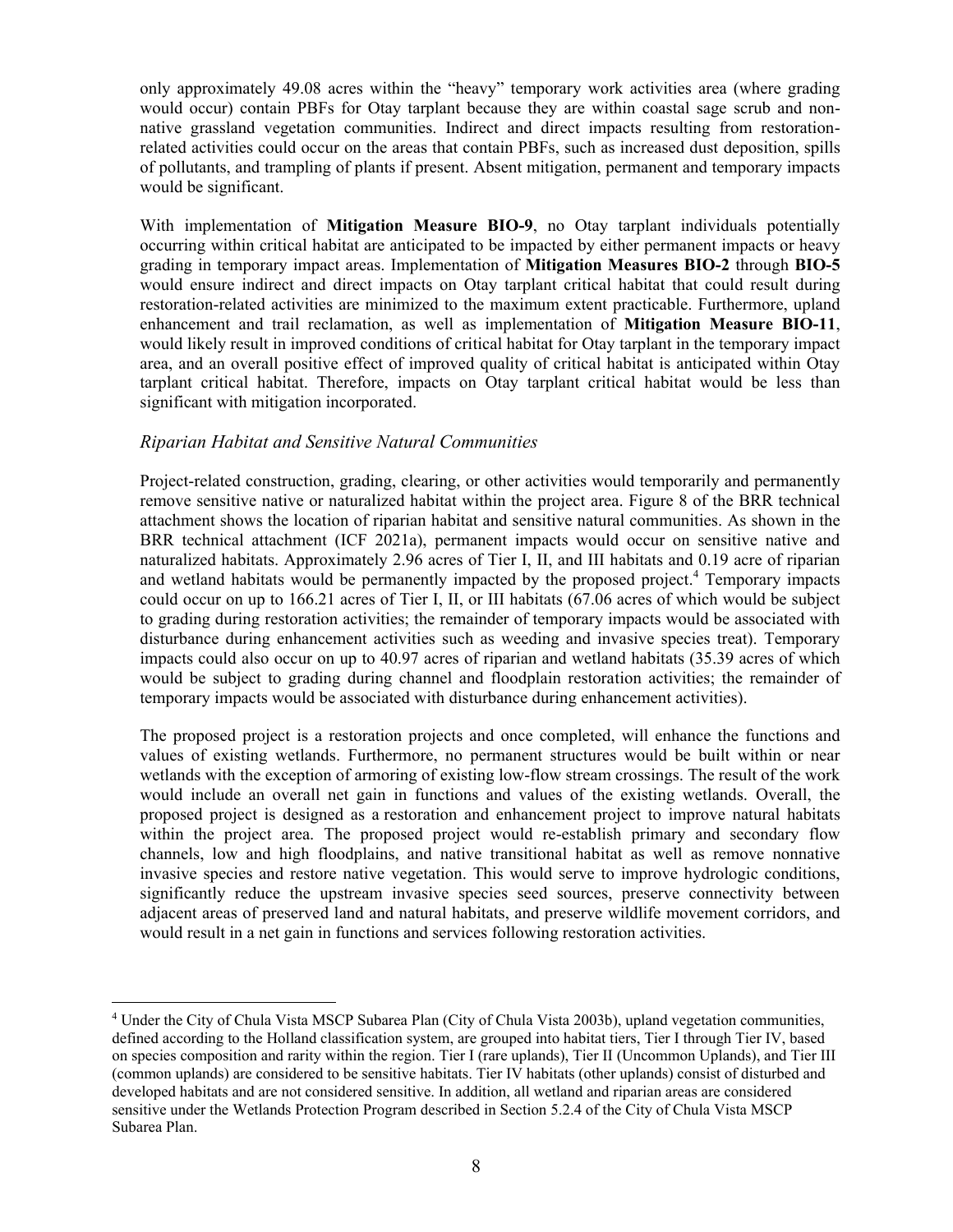Implementation of **Mitigation Measures BIO-2** through **BIO-5** and **BIO-11** would avoid and minimize impacts on sensitive native and naturalized habitats to the maximum extent practicable. The proposed project would apply for and comply with all regulatory permits for impacts on jurisdictional riparian or wetland habitats per **Mitigation Measure BIO-1***.* Therefore, impacts on sensitive native and naturalized habitats would be less than significant with mitigation incorporated.

#### *Wetlands and Jurisdictional Resources*

The proposed project would cause temporary and permanent impacts on wetlands and jurisdictional waters as defined by USACE, RWQCB, and CDFW. Figure 16a and 16b of the BRR technical attachment shows the potential jurisdictional waters and wetlands occurring in the project area. Temporary impacts associated with the proposed project are focused on two restoration activities: habitat restoration (habitat enhancement and rehabilitation) and grading (for habitat establishment and reestablishment). A relatively small amount of permanent impacts would occur due to creation of new trails (including grading) and from work on at least two existing stream crossings (i.e., channel armoring). All habitat restoration and establishment/reestablishment impacts are considered temporary because the proposed project is a restoration project, and any impacts would be restored with native vegetation and ultimately lead to a net gain in viable habitat and native plant communities, and overall improved river conditions. Habitat restoration would involve invasive vegetation removal followed by re-establishment of native vegetation communities. Enhancement and rehabilitation activities would generate little to no ground disturbance, and invasive plant species removal would target select species of plants in order to minimize potential impacts on native and sensitive species. Grading activities would involve considerable ground disturbance, with the ultimate goal of redefining the channel and other hydrologic features along the Otay River.

As described in the BRR technical attachment Section 2.2.5 (ICF 2021a), approximately 0.06 acre of waters of the U.S. subject to jurisdiction of USACE and RWQCB (0.06 acre of non-wetland and approximately 90 square feet of wetland) would be permanently impacted by the proposed project. A total of 39.37 acres of waters of the U.S. (1.27 acre of non-wetland and 38.10 acres of wetland) would be temporarily impacted by the proposed project.

A total of 0.23 acre of waters of the state subject to jurisdiction of CDFW (0.20 acre of streambed and 0.02 acre of riparian) would be permanently impacted by the proposed project. A total of 61.23 acres of waters of the state (18.67 acres of streambed and 42.56 acres of riparian) would be temporarily impacted by the proposed project. Absent mitigation, these impacts would be significant.

However, permanent and temporary impacts would be mitigated on site as part of the proposed project (**Mitigation Measure BIO-1**), including rehabilitation and reestablishment of the river channel and its floodplain. In addition to restoring existing wetlands, waterways, and riparian habitat, the proposed project would expand and reestablish both federal wetlands and waterways, including over 30 acres of waters of the U.S. and 55 acres of waters of the state. The proposed project would also restore more than 3,300 feet of channel under USACE jurisdiction and 5,500 feet of channel under CDFW jurisdiction. In addition, hydrology would be restored and invasive vegetation removed, further improving conditions for native species composition, diversity, and abundance throughout the site. Implementation of **Mitigation Measures BIO-2** (biological awareness training for all workers), **BIO-3** (temporary fencing of sensitive resources), **BIO-4** (onsite biological monitoring during grading and vegetation removal activities), **BIO-5** (implementation of Best Management Practices), and **BIO-11** (management of public access, trails, and recreation to deter trespassing and protect sensitive resources) would minimize indirect impacts on federal jurisdictional resources. As mentioned above, the proposed project would also apply for and comply with all regulatory permits as appropriate per **Mitigation Measure BIO-1***.* Therefore, impacts on federal jurisdictional wetlands and waterways would be less than significant with mitigation incorporated.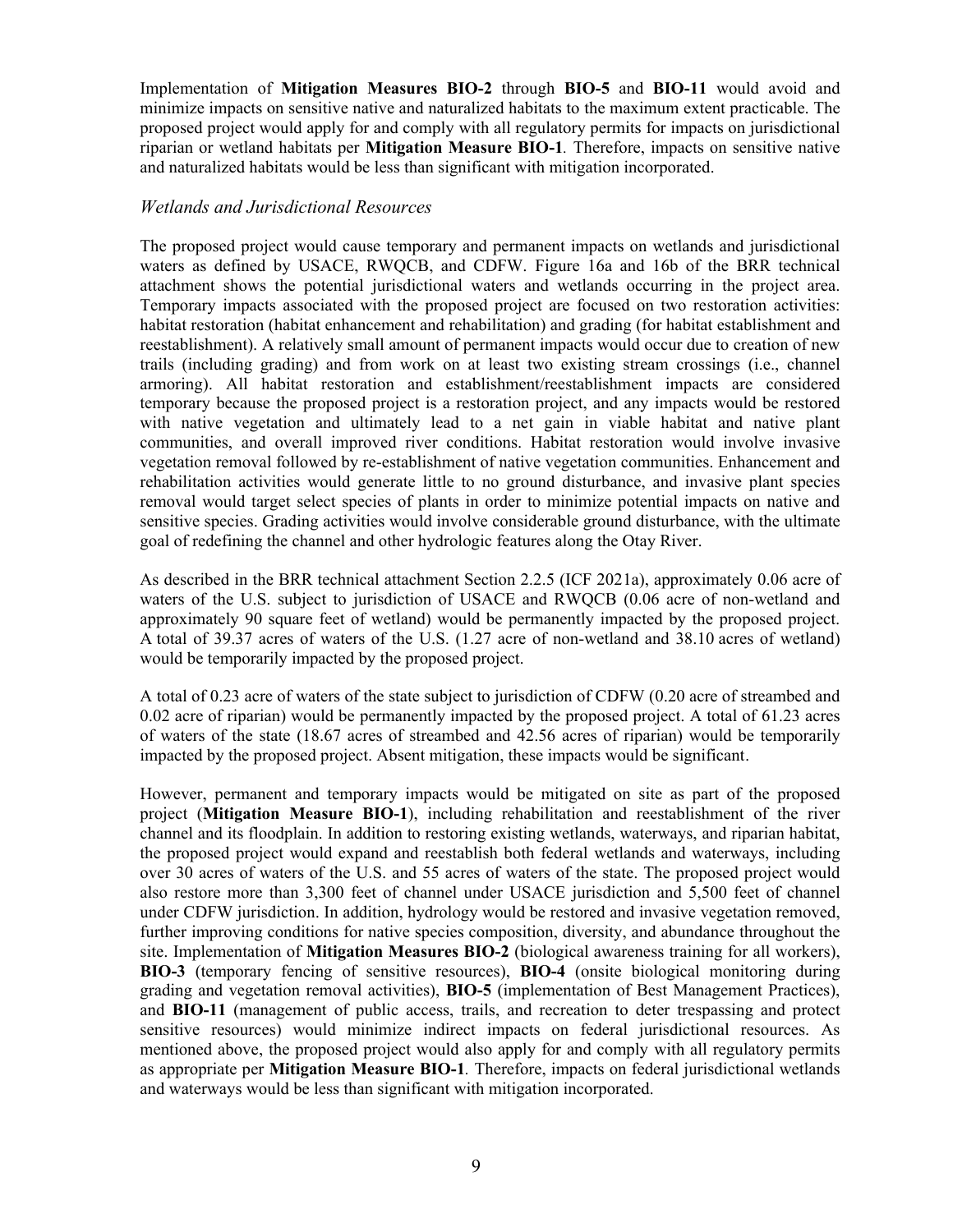# *Native Resident or Migratory Fish or Wildlife Species or Established Native Resident or Migratory Wildlife Corridors, and Native Wildlife Nursery Sites*

The proposed project is within a core habitat area under the City of Chula Vista MSCP Subarea Plan, and as a result has the potential to temporarily impact a core wildlife area but would not result in the loss of a core wildlife area. The proposed project would not prevent wildlife access to habitat, nor would it create a barrier to wildlife movement. The proposed project would not permanently prevent wildlife access to foraging habitat, breeding habitat, water sources, or other areas necessary for their reproduction; overall, the proposed project would improve these characteristics of the site. Wildlife nursery areas within the project area could include vegetation communities that support nesting birds, riparian habitat, wetlands, and stream habitat.

A small amount of permanent impacts on natural habitats would occur due to conversion to trails, though this would not be expected to negatively impact wildlife access to foraging or breeding habitat, water sources, or other areas necessary for reproduction due to the existing trail networks in the project area. Additionally, some existing trails would be reclaimed, improving these characteristics onsite. Temporary impacts on natural habitats would occur due to implementation of restoration activities in the Otay River channel and floodplain (e.g., large areas of grading). Temporary disturbances include increased human activity, noise, and dust, etc., and temporary removal of natural habitats during restoration activities. These impacts would be less than significant regarding wildlife movement and connectivity because they would be temporary in nature and would not result in the permanent loss of a core wildlife area; however, indirect impacts would be significant for wildlife corridor habitats along the Otay River channel absent mitigation.

Implementation of **Mitigation Measures BIO-2** through **BIO-5** and **BIO-11** would minimize impacts on core wildlife areas, edge of open space or other natural areas, connectivity habitat, and wildlife corridors. All personnel would go through a comprehensive environmental training (**Mitigation Measure BIO-2**), fencing would be installed during construction to focus work areas and illustrate avoidance areas (**Mitigation Measure BIO-3**), a qualified biological monitor would be onsite to ensure minimization of impacts on biological resources during vegetation removal and grading activities (**Mitigation Measure BIO-4**), best management practices (BMPs) would be implemented throughout the project work area to minimize impacts on adjacent resources (**Mitigation Measure BIO-5**), and signage and wood split-rail fencing would be installed to limit trespassing and protect sensitive biological resources (**Mitigation Measure BIO-11**). The proposed project is a restoration project that would provide a net improvement and enhancement of habitat for wildlife species and the functions and values of these areas, consistent with the goals and objectives of the City of Chula Vista MSCP Subarea Plan. Therefore, impacts on the edge of open space or other natural areas, connectivity habitat, and wildlife corridors would be less than significant with mitigation incorporated.

#### *City of Chula Vista MSCP Subarea Plan & Habitat Loss Incidental Take Permit*

The project area is within the City of Chula Vista's MSCP Subarea Plan area, specifically within lands designated as 100 percent Conservation Area (i.e., within the MSCP Preserve, where the habitat is protected on site from development and impacts, and is considered a Covered Project<sup>5</sup> under the City of Chula Vista MSCP Subarea Plan (City of Chula Vista 2003b). In compliance with the City of Chula Vista MSCP Subarea Plan, and as a condition of issuance of take authorization by the wildlife

<sup>5</sup> Covered Projects are defined in the City of Chula Vista MSCP Subarea Plan as, "Those projects involving land use development within the City of Chula Vista for which hard-line Preserve boundaries have been established pursuant to the approved Chula Vista Subarea Plan, and where conservation measures consistent with the MSCP Subregional Plan and Chula Vista Subarea Plan have been or will be specified as binding conditions of approval in such Project's plans and approvals. Covered Projects are shown on Figure 5-1 of [the] Subarea Plan. The conditions of coverage for each Covered Project are specified at 7.5.6 of the Subarea Plan" (City of Chula Vista 2003b).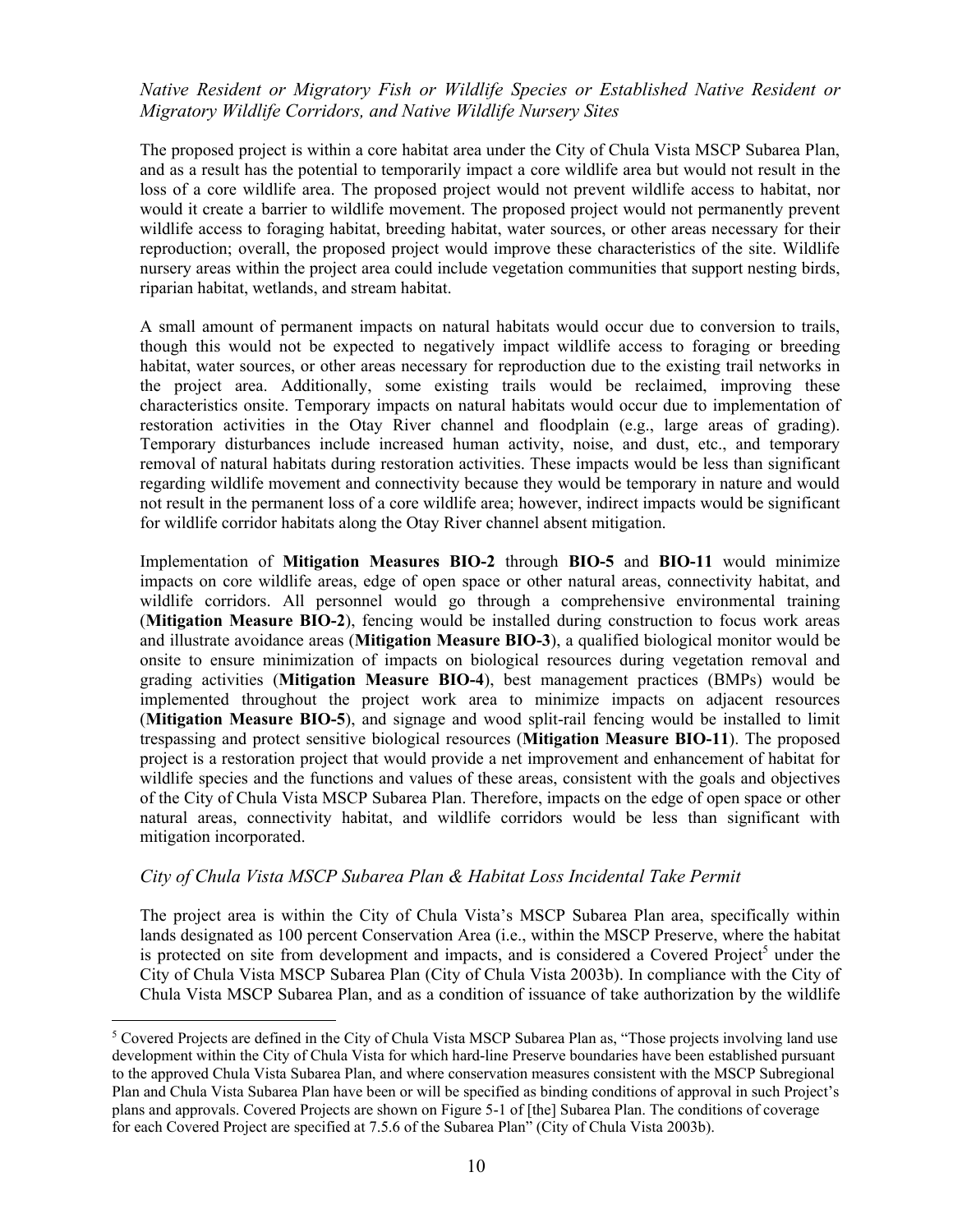agencies, the City of Chula Vista established a development standard and an implementing ordinance, the Habitat Loss and Incidental Take Ordinance (HLIT). The HILT is consistent with the conservation and mitigation goals of the San Diego County MSCP Subregional Plan and the City of Chula Vista MSCP Subarea Plan, which require impacts on sensitive vegetation communities to be avoided and minimized to the maximum extent practicable. Refer to the BRR at Section 1.6.3.1, *City of Chula Vista Multiple Species Conservation Plan Subarea Plan*, for description of the requirements and guidelines for Covered Projects under the City of Chula Vista MSCP Subarea Plan and HLIT.

The proposed project would be consistent with the City of Chula Vista MSCP Subarea Plan. Ultimately, the proposed project would restore and enhance existing preserve land and minimize impacts on sensitive resources defined by the City of Chula Vista HLIT Ordinance. The proposed project would directly benefit the primary goals of the City of Chula Vista MSCP Subarea Plan, which are to conserve covered species and their habitat through the conservation of interconnected significant habitat cores and linkages. The proposed project would restore over 1 mile of lost river channel and its floodplain and further enhance existing preserved upland habitats while minimizing impacts on sensitive resources. Thus, the proposed project would improve habitat functions and directly benefit many MSCP covered flora and fauna. A small amount of permanent impacts on sensitive resources would occur due to the construction of new trails and armoring of existing stream crossings; however, the project would primarily result in temporary impacts on sensitive resources during restoration and enhancement activities. As described above, avoidance and minimization of impacts on sensitive resources would be accomplished to the maximum extent practicable through implementation of **Mitigation Measures BIO-1** through **BIO-11**. Overall, the proposed project would increase habitat quantity and quality for narrow endemic species, restore protected riverine, wetland, and riparian habitats, and enhance and restore Tier I, Tier II, and Tier III upland habitats. Therefore, the proposed project would not conflict with the provisions of the City of Chula Vista MSCP Subarea Plan.

## Cultural Resources

To assess potential impacts affecting cultural resources, technical attachment *CEQA Cultural Resources Technical Report* was prepared (ICF 2021b). The cultural resources analysis is summarized below.

Seventeen previously identified resources were recorded within the project site, and the pedestrian survey relocated artifacts associated with 10 of the resources. In addition, one archaeological resource (a prehistoric lithic scatter) and five isolated artifacts were newly identified during the survey efforts.

The pedestrian survey identified artifacts associated with the following cultural resources: P-37-004732, P-37-004728, P-37-004735, P-37-010875, P-37-014566, P-37-014575, P-37-014585, P-37-031366, P-37-032254, and P-37-034106. The pedestrian survey did not relocate artifacts for portions of seven previously documented sites; although, in some instances, the project site intersected with a very small portion of the resource. No attempt was made to relocate portions of sites outside of the project site. The pedestrian survey did not relocate portions of seven resources that intersect with the project site (P-37- 004733, P-37-007212, P-37-008649, P-37-014583, P-37-015386, P-37-015391, and P-37-031365).

Of the 10 relocated cultural resources (sites P-37-004732, P-37-004728, P-37-004735, P-37-010875, P-37-014566, P-37-014575, P-37-014585, P-37-031366, P-37-032254, and P-37-034106) and one newly recorded archaeological site, none have been formally evaluated for their eligibility for listing in the California Register of Historical Resources (CRHR) or National Register of Historic Places (NRHP). In accordance with guidance from the California Office of Historic Preservation, the unevaluated sites must be considered eligible for the CRHR. Therefore, for the purposes of the proposed project, these sites are assumed to be eligible for the CRHR.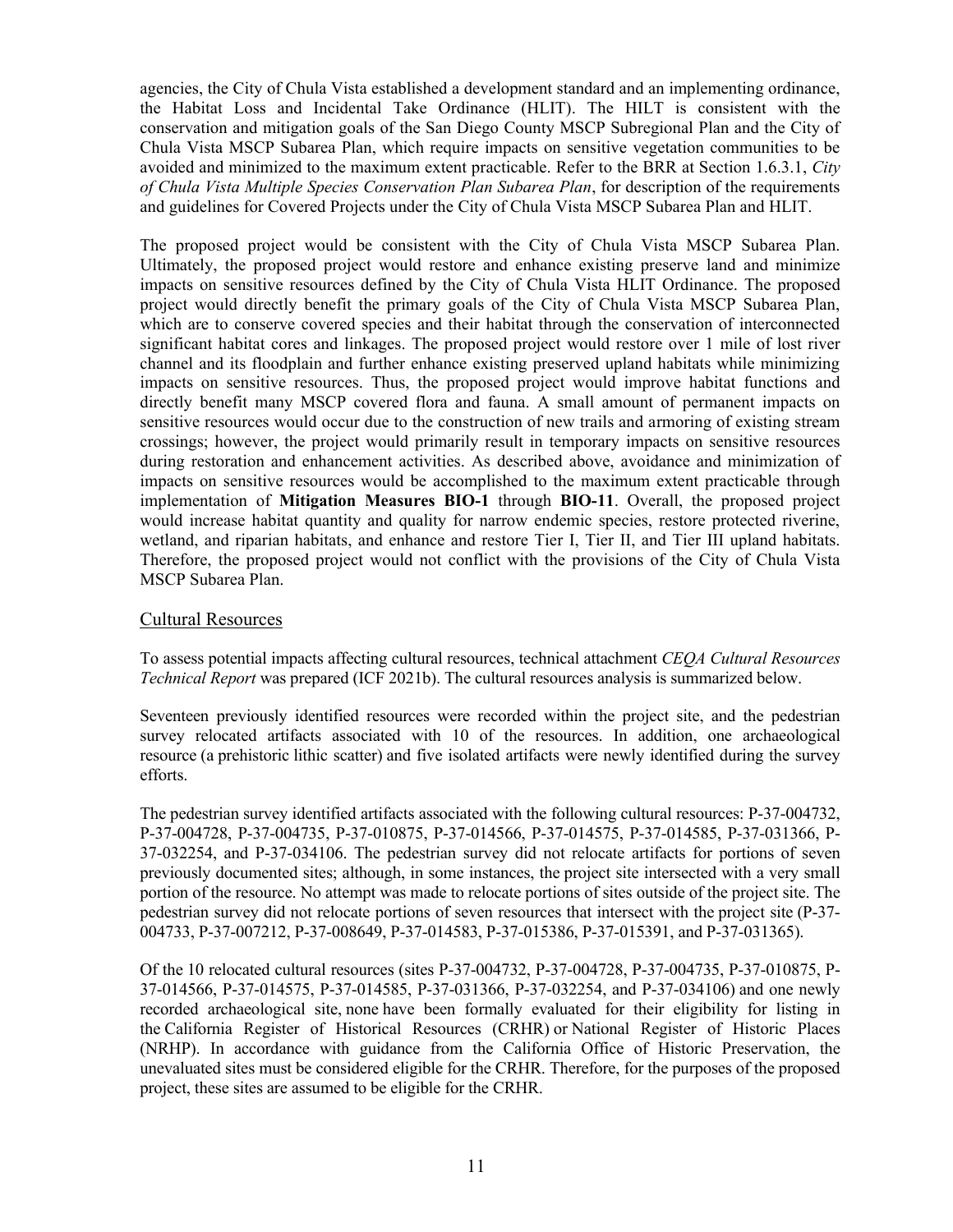Five isolates were newly recorded within the project site. Intensive pedestrian surveys in the vicinity of the isolates revealed no additional artifacts or features. Although it is unknown whether there are buried archaeological deposits associated with these isolates, it is inferred that these isolates would have limited potential for being eligible for listing in the CRHR and/or NRHP because of a paucity of associated artifacts and features. No mitigation measures are necessary for isolates because they lack association and context with other archaeological materials; therefore, they are by definition not eligible for listing in the NRHP or CRHR.

Proposed project activities would include ground disturbance as part of road reclamation, installation of signage, stream recontouring and vegetation removal. Potential impacts on eligible resources could occur from these proposed activities if ground disturbance occurs within cultural resource boundaries. However, in order to reduce or minimize impacts on cultural resources, the proposed project would incorporate **Mitigation Measures CUL-1** through **CUL-3.** As part of the mitigation measures, the proposed project would establish environmentally sensitive areas (ESAs) around areas of artifact concentration and prohibit ground-disturbing activities, thereby avoiding impacts in the ESAs **(Mitigation Measure CUL-1**). In addition to establishing ESAs, areas requiring archaeological and Native American monitoring would be established within an existing cultural resources boundary but in areas where no artifact concentrations were identified during survey efforts. These areas are referred to as Monitoring Areas (MAs); ground-disturbing activities occurring within MAs will require the presence of an archaeological monitor and a Native American monitor. The ESAs and MAs would be incorporated into the cultural resources monitoring and treatment plan (**Mitigation Measure CUL-2**) and would be made available to nonarchaeological staff for scheduling purposes. Additionally, in response to Native American due diligence outreach and given the prehistoric archaeological sensitivity of the proposed project area, **Mitigation Measure CUL-3** would be implemented to minimize impacts on prehistoric resources and would require a Kumeyaay Cultural Monitor be on site for ground-disturbing activities. With implementation of **Mitigation Measures CUL-1** through **CUL-3**, impacts on sensitive archaeological resources would be less than significant.

#### Geology and Soils, and Paleontological Resources

Implementation of the proposed project would not result in substantial soil erosion or the loss of topsoil. Erosion is a condition that could adversely affect development on any site. The proposed project would include enhancement, rehabilitation, and re-establishment of hydrological processes, vegetation communities, and wildlife habitats. It would also re-establish primary and secondary flow channels, low and high floodplains, and native transitional habitat as well as remove nonnative invasive species and restore native vegetation. Additional improvements would include modifications to existing trail routes. Therefore, the proposed project would not add any new impervious surfaces. Construction activities could exacerbate erosion conditions by exposing soils and adding water to the soil from irrigation during construction. As discussed in more detail in Section X, *Hydrology and Water Quality*, the National Pollutant Discharge Elimination System General Permit for Stormwater Discharges Associated with Constructions and Land Disturbance Activities (Construction General Permit), which was adopted by the State Water Resources Control Board as Water Quality Order 2012-0006-DWQ on July 17, 2012, is required for soil disturbance activities greater than 1 acre. Compliance with the Construction General Permit requires development and implementation of a site-specific Storm Water Pollution Prevention Plan (SWPPP) by a Qualified SWPPP Developer that includes BMPs to be employed during construction to control soil erosion. The selection of erosion control BMPs is based on minimizing disturbed areas, stabilizing disturbed areas, and protecting water quality. Preliminary erosion control measures (as part of the SWPPP) for the proposed project could include, but not be limited to, the use of hydraulic mulch, soil binders, geotextiles and mats, hydroseeding, straw mulch, earthen dikes, and velocity dissipation devices. Furthermore, as discussed in Section V, *Biological Resources*, the proposed project would implement **Mitigation Measure BIO-1** to ensure all necessary agency permits, including a CWA Section 402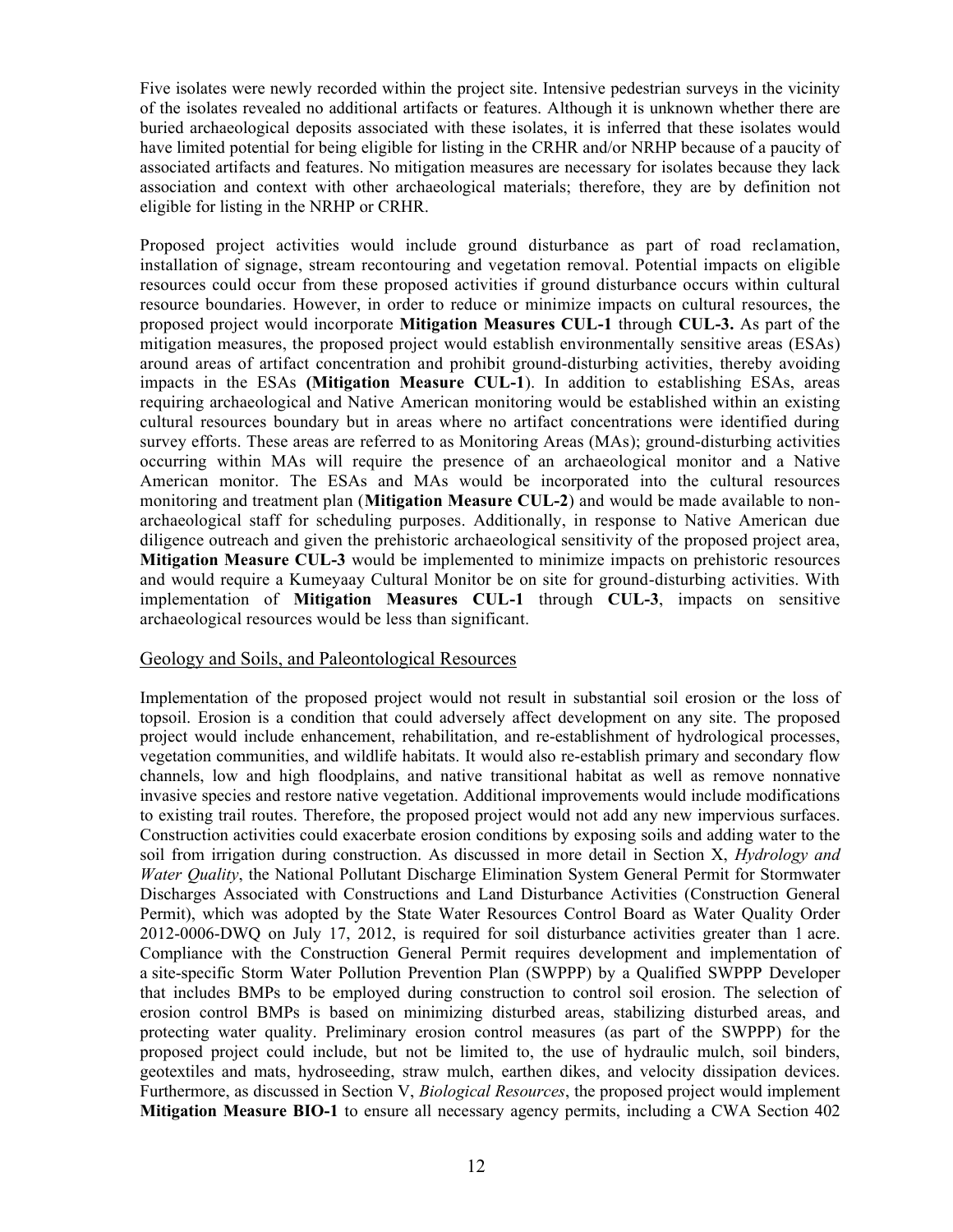National Pollutant Discharge Elimination System Construction General Permit (Order No. 2012- 0006-DWQ) from RWQCB, have been approved before initiating grading activities, and impacts on geology and soils would be minimized per the conditions set forth in the permits. As a result, with implementation of **Mitigation Measure BIO-1**, the proposed project would result in less-than– significant impacts related to soil erosion during construction activities.

Project operations would not increase erosion because the restoration site would be restored to the desired functions, with native habitat that would prevent substantial erosion or siltation on or off site. Furthermore, a restoration ecologist, to be retained by the project applicant, would work in coordination with the installation and maintenance contractors and oversee the protection of existing native vegetation, nonnative plant removal, contour grading, site preparation, planting and seeding, maintenance and monitoring, and reporting. If deemed necessary by the restoration ecologist, maintenance activities would include remedial measures for erosion control. In addition, maintenance of the trail improvements would be managed per a long-term management plan,<sup>6</sup> further minimizing the potential for conditions leading to erosion. Therefore, long-term operational impacts related to soil erosion or loss of topsoil would be less than significant.

## Hazards and Hazardous Materials

Implementation of the proposed project is not expected to create a significant hazard to the public or the environment through reasonably foreseeable upset and accident conditions involving the release of hazardous materials into the environment. Construction-related hazardous materials would be used during construction of the proposed project, including fuel, solvents, chemicals, and oils, for the operation of construction equipment. It is possible that any of these substances could be released in small amounts during construction activities. However, compliance with federal, state, and local regulations in combination with construction BMPs implemented from a SWPPP as required under the State Water Resources Control Board's Construction General Permit would ensure that all hazardous materials are transported, used, stored, and disposed of properly, which would minimize potential impacts related to a hazardous materials release during the construction phase of the proposed project. Furthermore, **Mitigation Measure BIO-1** would ensure all necessary agency permits, including a CWA Section 402 National Pollutant Discharge Elimination System Construction General Permit (Order No. 2012- 0006-DWQ) from RWQCB, have been approved before initiating grading activities. No hazardous materials are expected to be transported, used, disposed of, or stored on site during the operational phase.

An environmental database search was conducted to determine if there are any known hazardous materials sites within or adjacent to the project site that could result in a significant hazard due to project implementation. The following summarizes the findings of this records search.

## *Brown Field Bombing Range Formerly Used Defense Site*

The southern portion of the proposed project site is within the Brown Field Bombing Range Formerly Used Defense Site (FUDS). The site is approximately 2 miles northeast of Otay Mesa and approximately 63 acres of the project site overlap with the FUDS site. Figure 11 shows the project footprint in correlation with the FUDS property boundaries. The Brown Field Bombing Range was identified in the EnviroStor database as being part of the Department of Toxic Substances Control's Site Cleanup Program with a status of *Inactive – Needs Evaluation* (as of July 2018). The Brown Field Bombing Range (also known as the Otay Mesa Bombing Range, the Otay Bombing Target, or

<sup>6</sup> The purpose of the long-term management plan is to maintain control over factors that could adversely affect the site. OLC would evaluate the potential factors that could adversely affect the proposed project site in light of the location and the condition of riparian/wetland areas surrounding the proposed project site. The long-term management plan would be a "living" document and would include a provision to be updated every 5 years so that changes in the physical or anthropogenic environments can be adequately addressed.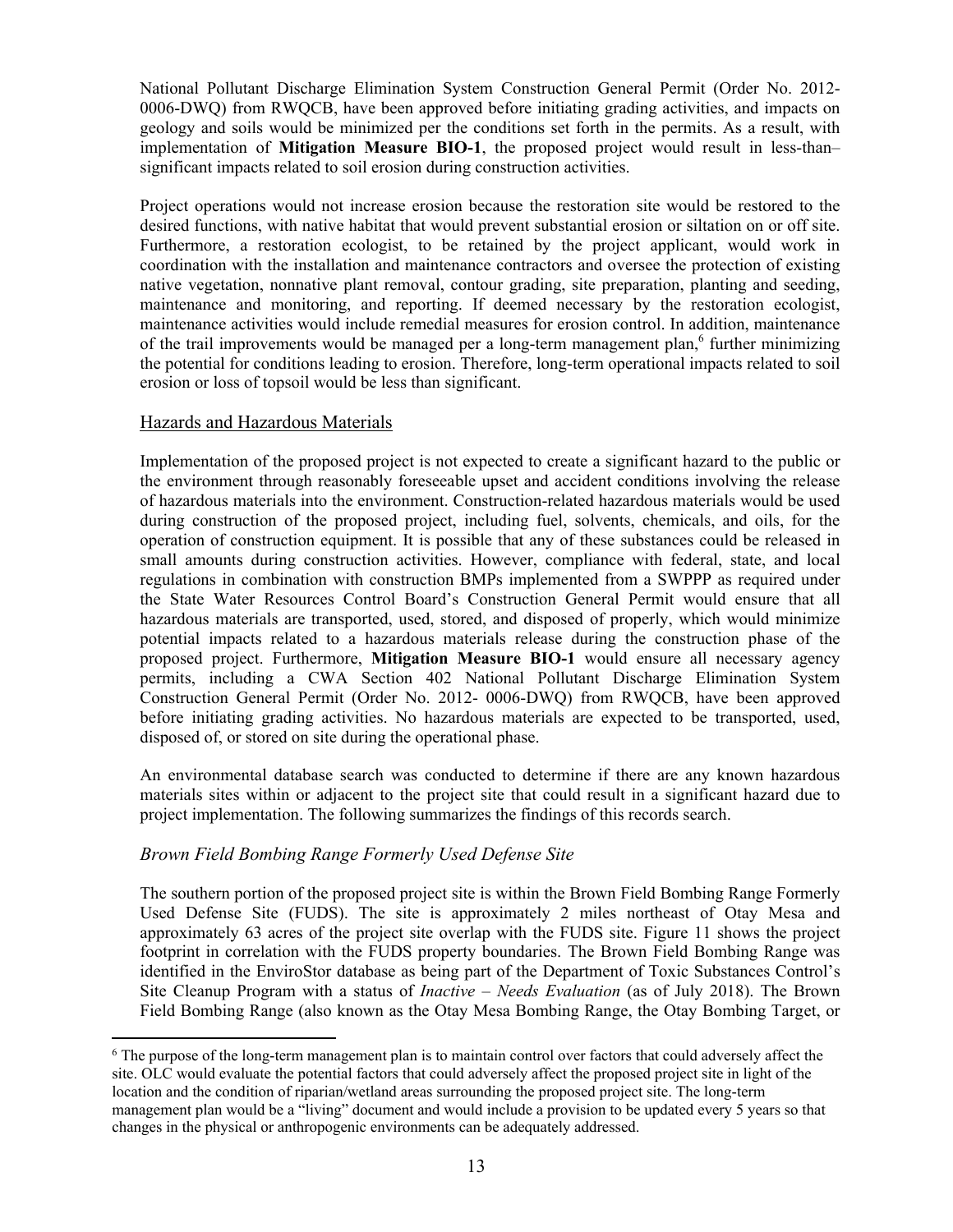Otay Mesa Bombing Target #32) was used by the Navy between 1942 and 1960 as a dive-bombing practice range, and later as an aerial rocket range. In 1961, the bombing range was assigned for disposal (Parsons 2007). Construction of the proposed project could create a significant hazard to construction workers or the environment by potentially exposing any remaining unearthed unexploded ordnances (UXO<sup>7</sup>), munitions and explosives of concern (MEC<sup>8</sup>), and munitions debris  $(MD<sup>9</sup>)$  associated with these types of facilities.

# *2007 Parsons Site Inspection Report*

A site inspection evaluation consisting of a qualitative reconnaissance and surface soil sampling was conducted by Parsons in 2007 to evaluate the presence of MEC, MD, and MC within the Brown Field Bombing Range. The qualitative reconnaissance encompassed 15.9 miles of the former bombing range and a total of 10 soil samples (Figure 11). Results of the sampling event were as follows:

- Explosives were not detected in any of the soil samples collected.
- MC contamination was detected in surface soil samples, in particular aluminum, copper, iron, lead, potassium, manganese, and zinc.

Due to the laboratory results, an MC Screening Level Risk Assessment (SLRA) and a Screening Level Ecological Risk Assessment (SLERA) were conducted for aluminum, copper, lead, manganese, and zinc (iron and potassium were determined to not pose an unacceptable risk). Based on the results of the SLRA and SLERA, the Brown Field Bombing Range was determined not to pose an unacceptable risk to human health or ecological receptors resulting from potential exposure to MC in surface soil. As surface water and sediment samples were not collected at the time of the evaluation, the site inspection recommended the need for further investigation to determine the presence of MEC hazards in these types of media. **Mitigation Measure HAZ-1** would reduce potential impacts associated with unacceptable risks to human health or ecological receptors resulting from exposure to MC in surface water and sediment by requiring sampling and completion of the associated SLRA and SLERA studies, along with either avoidance or remediation of any affected areas before any construction activities may proceed.

The site inspection stated that, based on the MD observed during the investigation as well as the MD identified at the Brown Field Bombing Range in the past, it is likely that additional MD and/or MEC currently exist within the former Brown Field Bombing Range site. Implementation of **Mitigation Measure HAZ-2** would further reduce potential impacts related to the historical Brown Field FUDS site activities by performing a surface clearance sweep prior to initiating any construction activities and removing and disposing of any remaining unearthed UXO, MEC, and MD. In addition, **Mitigation Measure HAZ-2** would require a UXO qualified technician to support the proposed project's restoration and grading activities to detect the presence of MEC in disturbed soil. Impacts would be less than significant with mitigation incorporated.

## *Other Nearby Sites*

Other nearby sites identified include the East Mesa Regional Firing Range, Richard J Donovan Correctional Facility, and East Mesa Detention Center. However, based on cleanup details reviewed in the IS environmental checklist, the likelihood of contamination migrating to the

 $7 \text{UXO}$  are defined as military munitions that have been prepared for action, remain unexploded, and have been fired, dropped, launched, projected, or placed in such a manner as to constitute an explosive hazard.

<sup>8</sup> MEC are military munitions that may pose unique explosives safety risks, including UXO, Discarded Military Munitions (DMM), or Munitions Constituents (MC) present in high enough concentrations to pose an explosive or other health hazard.

<sup>9</sup> MD is remnants of munitions (i.e., penetrators, projectiles, shell casings, links, fins) remaining after munitions use, demilitarization, or disposal (Parsons 2007).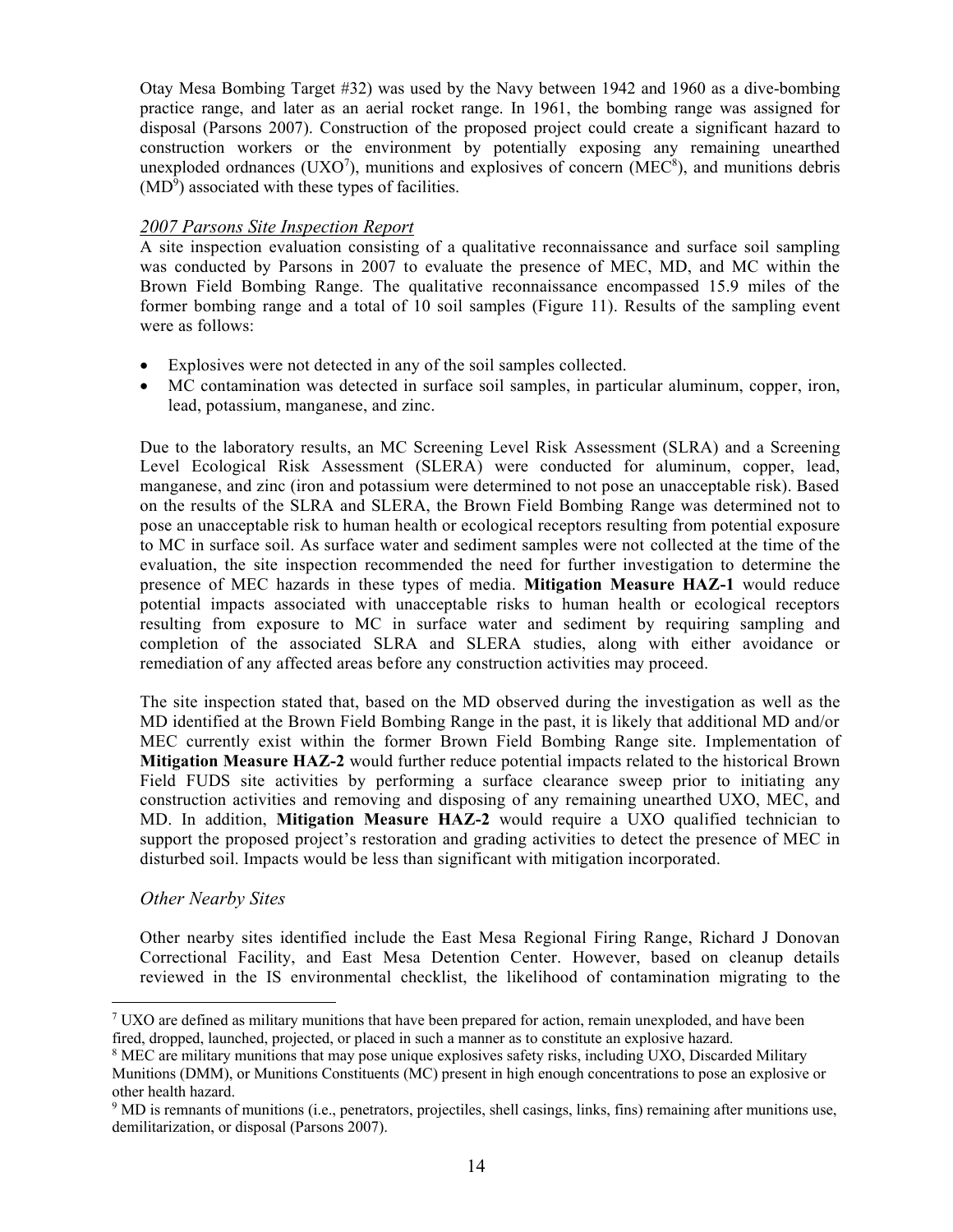proposed project area and adversely affecting construction workers or the environment from the East Mesa Regional Firing Range, Richard J Donovan Correctional Facility, and East Mesa Detention Center sites is very low. Impacts related to the other nearby sites would be less than significant.

## Land Use and Planning

Implementation of the proposed project would not conflict with any applicable land use plan, policy, or regulation of an agency with jurisdiction over the proposed project. The project site is designated as Open Space Preserve by the City of Chula Vista General Plan and zoned Residential by the City of Chula Vista's Zoning Code. Other applicable planning documents include the Brown Field Municipal Airport Land Use Compatibility Plan, Otay Ranch Phase 1 and 2 Resource Management Plan, Otay River Watershed Management Plan, Draft Otay River Watershed Special Area Management Plan, City of Chula Vista Greenbelt Master Plan, and OVRP Concept Plan and Trails Guidelines. As discussed within the IS environmental checklist, the proposed project would be consistent with all applicable plans. Moreover, to ensure all trail improvements are consistent with the City's Greenbelt Master Plan and the OVRP Concept Plan and Trail Guidelines, **Mitigation Measure LU-1** is required. **Mitigation Measure LU-1** would require that all applicable grading plans would contain the applicable trail guidelines from both the City's Greenbelt Master Plan and the OVRP Trail Guidelines. It would also require approval of the design of the proposed fencing and signage, which would be designed in accordance with these two documents. Finally, it would require the City to confirm installation of these improvements matched the approved designs. With this mitigation, impacts related to land use and planning would be less than significant.

## Tribal Cultural Resources

Pursuant to California Public Resources Code Section 21080.3.1 (Assembly Bill 52), California Native American tribes traditionally and culturally affiliated with the project area can request notification of projects in their traditional cultural territory. No tribes have requested notification from the City of Chula Vista. However, in the event that a tribal cultural resource is unexpectedly identified during the course of the proposed project, and the City determines that the proposed project may cause a substantial adverse change to a tribal cultural resource, the City will rely on mitigation measures described in the Public Resources Code that, if the City determines to be feasible, may avoid or minimize the significant adverse impacts (Public Resources Code Section 21084.3(b)). Therefore, **Mitigation Measure TCR-1** is the standard mitigation set forth in Assembly Bill 52.

## F. Mitigation Necessary to Avoid Significant Impacts

## Biological Resources

## 1. **Mitigation Measure BIO-1: Obtain Approval of All Necessary Resource Agency Permits**

Prior to the issuance of a grading permit, the applicant will obtain all necessary resource agency permits and provide copies to the City. All conditions identified within each of the resource agency permits will be implemented in accordance with the permit. The applicable resource agency permits for the proposed project include a Clean Water Act (CWA) Section 404 Permit from the USACE, a CWA Section 401 Water Quality Certification from the RWQCB, a CWA Section 402 National Pollutant Discharge Elimination System Construction General Permit (Order No. 2012-0006-DWQ) from the RWQCB, and a Section 1602 Streambed Alteration Agreement from the CDFW. In addition to the agency permits, a conservation easement or other approved site protection mechanism and endowment would be established per the USACE and Environmental Protection Agency Compensatory Mitigation Rule.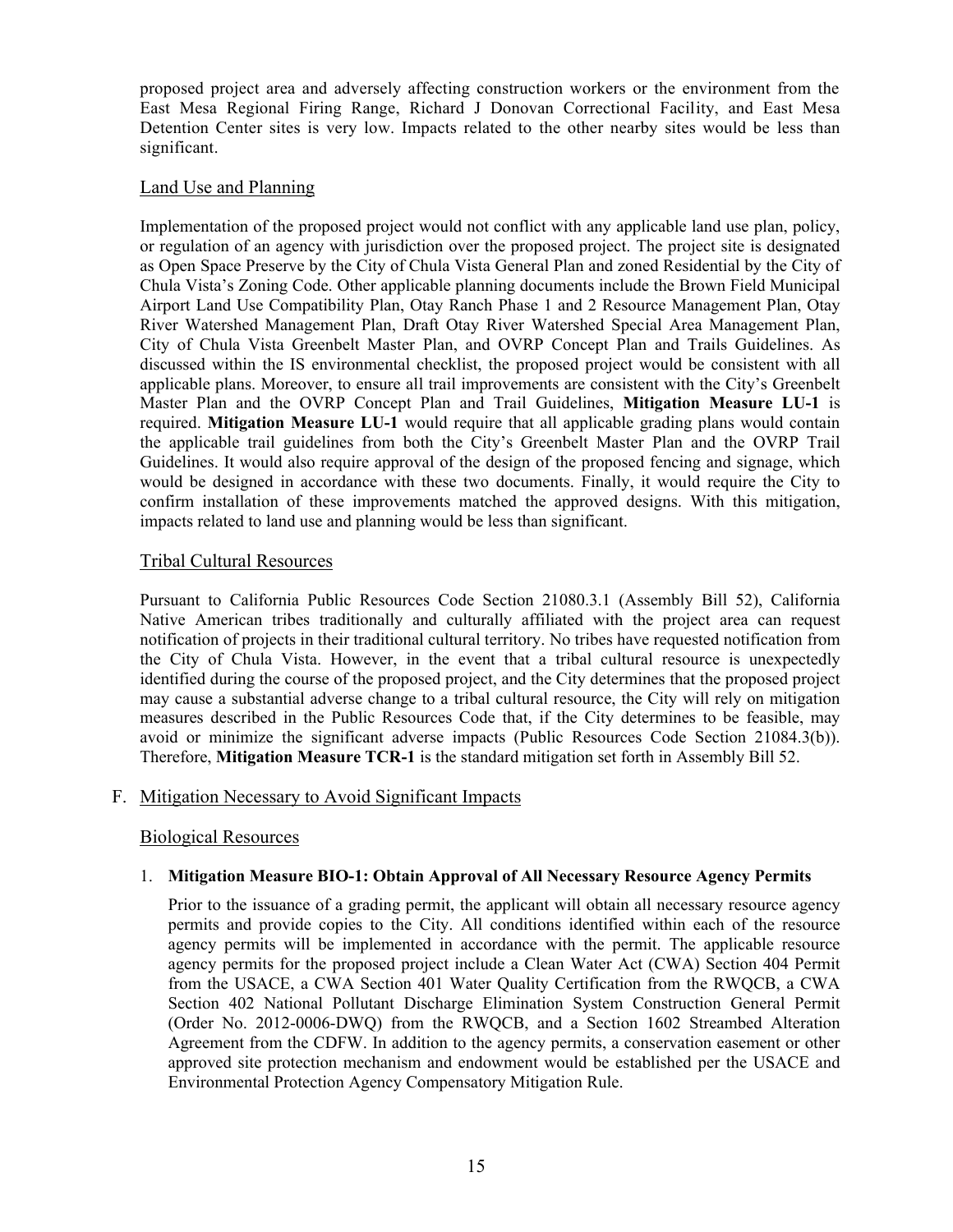The applicant will also enter into consultation with the USFWS under Section 7 of the Federal Endangered Species Act (FESA) to seek concurrence that the proposed project is consistent with the City of Chula Vista's MSCP Subarea Plan and that incidental take authorization is provided for the proposed project under the City of Chula Vista's MSCP Subarea Plan.

#### 2. **Mitigation Measure BIO-2: Biological Awareness Training**

Prior to initiation of grading activities, biological resource awareness training will be provided by a qualified biologist to all construction personnel. The training will include information regarding sensitive species with the potential to occur at the site as well as minimization and avoidance measures to reduce potential indirect effects on the habitat. A log of personnel who have completed the training and a copy of the training report/outline (including special-status species photos, targeted invasive plant species, and descriptions of the measures discussed in the training session) will be maintained at the construction office.

#### 3. **Mitigation Measure BIO-3: Temporary Fencing**

Prior to the initiation of grading activities, the limits of grading will be clearly marked by well-installed temporary fencing that is prominently colored. The fence will be installed by the construction contractor and will remain in place during all grading activities.

## 4. **Mitigation Measure BIO-4: Biological Monitor**

A qualified biological monitor will be on site during vegetation clearing activities to ensure that grading activities occur within designated areas. The monitor will also ensure that any specialstatus species that becomes entrapped within the grading limits is moved away from construction equipment. The biological monitor will also periodically inspect the limits of disturbance fence to ensure that it is in good condition. Any parts of the fence that need attention will be brought to the contractor's attention to be fixed immediately. In the event that a special-status species is located within the grading limits, the biological monitor will temporarily stop construction. Removal of special-status species should be done by a biologist qualified to handle that specific species. If needed, the CDFW will be informally consulted if there is a question on the best manner to safely address a situation with a special-status wildlife species.

## 5. **Mitigation Measure BIO-5: Best Management Practices**

BMPs will be implemented during all grading activities to reduce potential indirect effects on special-status species and habitat. BMPs will include the following:

- ⚫ All trash will be properly stored and removed from the site daily to prevent attracting wildlife to the construction area.
- ⚫ Vehicles and equipment will be stored only on pre-designated staging areas in disturbed or developed areas. Fueling should be conducted in a manner that prevents spillage of fuel into the Otay River or into riparian or wetland habitats.
- ⚫ All maintenance of vehicles and equipment will be conducted in a manner so that oils and other hazardous materials will not discharge into the Otay River, or into riparian habitat areas (including Freshwater and Freshwater Marsh).
- ⚫ Dust control measures will be implemented to minimize the settling of dust on vegetation.
- ⚫ Appropriate firefighting equipment (e.g., extinguishers, shovels, water tankers) will be available on the site during all phases of proposed project construction, and appropriate fire prevention measures will be taken to help minimize the chance of human-caused wildfires.
- ⚫ All construction will be performed between dawn and dusk to the degree feasible to minimize potential indirect effects (e.g., increased depredation) on the species beyond the limits of disturbance.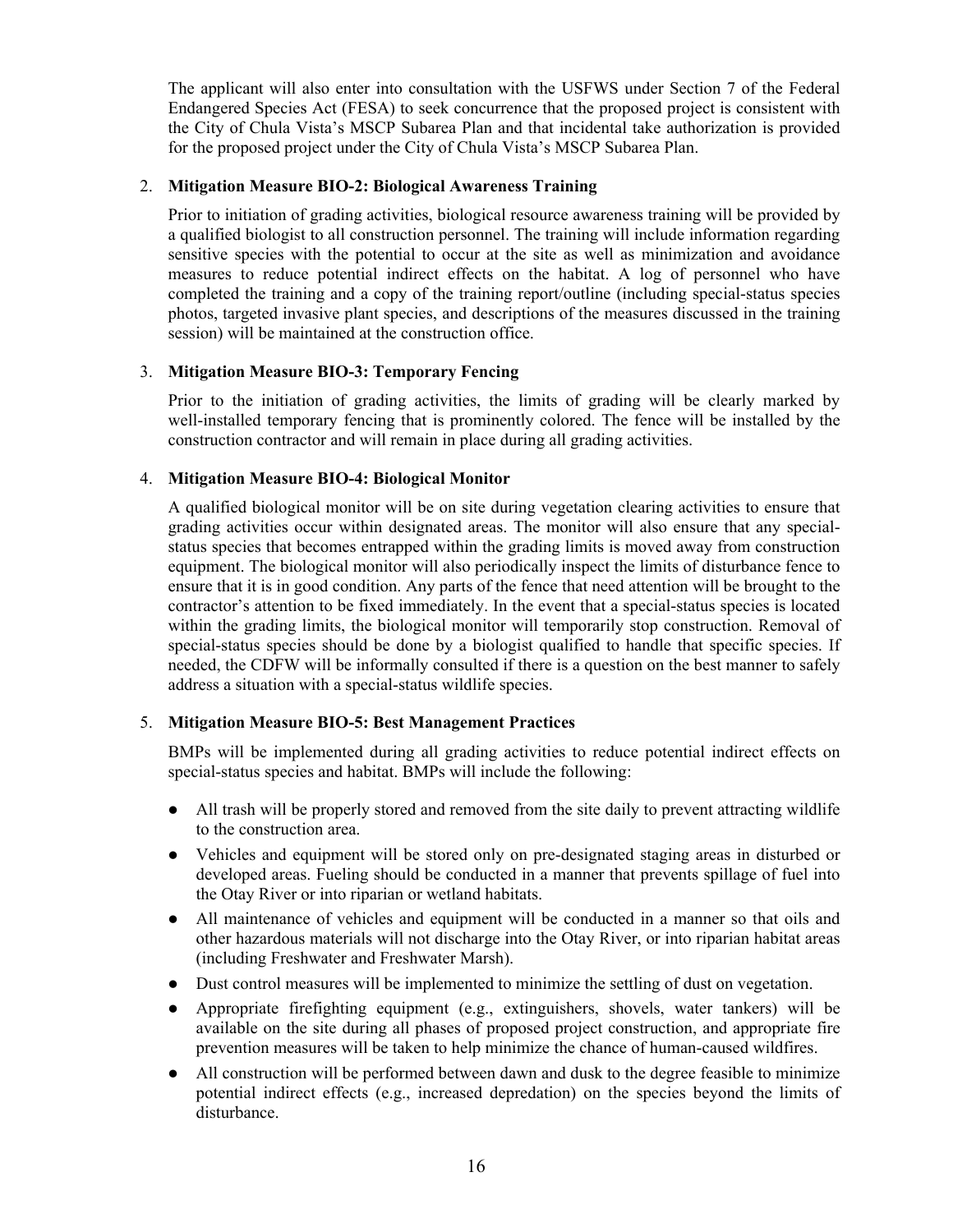#### 6. **Mitigation Measure BIO-6: Nesting Bird Avoidance**

To avoid any direct impacts on nesting coastal California gnatcatchers, least Bell's vireo, burrowing owl, raptors, or other birds protected under the Migratory Bird Treaty Act (MBTA), removal of any vegetation that may support active nests on within the project area will occur outside of the breeding season when feasible. The breeding season is defined as February 15– September 15. If work must be conducted during the breeding season, including any trail improvement work and upland enhancement, nesting bird surveys will be conducted within the work area and a 500-foot buffer in order to clear the area or locate active nests for avoidance. Adequate avoidance buffers would be established around any active nests in coordination with the wildlife agencies.

#### 7. **Mitigation Measure BIO-7: Preconstruction Burrowing Owl Survey**

A biologist will conduct preconstruction take-avoidance surveys for burrowing owls within 150 meters of project areas in suitable habitat no more than 14 days prior to ground-disturbing activities according to methods outlined in the CDFW's 2012 (or most recent) *Staff Report on Burrowing Owl Mitigation* (CDFG 2012). Surveys will provide data on whether burrowing owls occupy the site and, if so, whether the owls are actively nesting. If preconstruction take-avoidance surveys detect the presence of any active burrowing owl burrows during breeding season, the burrows will be avoided, and construction activities within 150 meters will be enclosed by construction fencing. Buffer sizes are outlined in CDFW's *Staff Report on Burrowing Owl Mitigation*. Active burrowing owl burrows will be monitored regularly to ensure no adverse effects on the burrowing owls are occurring. Avoidance buffers will remain in place until the nest fledges or fails. If, in consultation with the CDFW, it is determined that project activities require removal of occupied burrows, or burrows potentially occupied by burrowing owls, eviction and burrow closure may be required to ensure against "take" of owl or nests. If eviction is required, it will occur only after consulting with CDFW and CDFW approval. Monitoring will be conducted to ensure take is avoided during eviction procedures. Owls may not be evicted or captured without prior authorization from the CDFW.

#### 8. **Mitigation Measure BIO-8: Vernal Pool and Vernal Pool–Dependent Species Avoidance**

The trails alignment described in this report is planned to be further refined in order to avoid all permanent impacts on federally listed branchiopods. To avoid potential fairy shrimp habitat areas and potential impacts on San Diego fairy shrimp and western spadefoot (*Spea hammondii*), ephemeral basins, which were primarily seasonally ponding features such as road ruts and road ponds, were identified by an aquatic resource and fairy shrimp specialist. Prior to any ground disturbing work on site, mapped ephemeral basins will be reevaluated using the finalized spatial extents of trails and all work areas. Vernal pools resources will be differentiated from all other ephemeral basins (e.g., unvegetated road ruts and road ponds) in a refined jurisdictional delineation, and the potential for impacts will be re-evaluated using the finalized design and alignments.

In creation of the final extents of trails and work areas, to avoid direct impacts on San Diego fairy shrimp to the maximum extent practicable, road and trail improvements and creation will avoid existing ephemeral basins that are known to support or could potentially support San Diego fairy shrimp by moving the alignment prior to construction, as needed. Construction access routes will also be rerouted within the proposed grading footprint to avoid these ponding features to the maximum extent practicable.

During construction and restoration activities, occupied and potentially occupied habitat for San Diego fairy shrimp will be avoided during the wet season to the maximum extent practicable. Prior to ground disturbance, occupied and potentially occupied fairy shrimp habitats will be temporarily fenced and avoided during construction activities to the maximum extent practicable.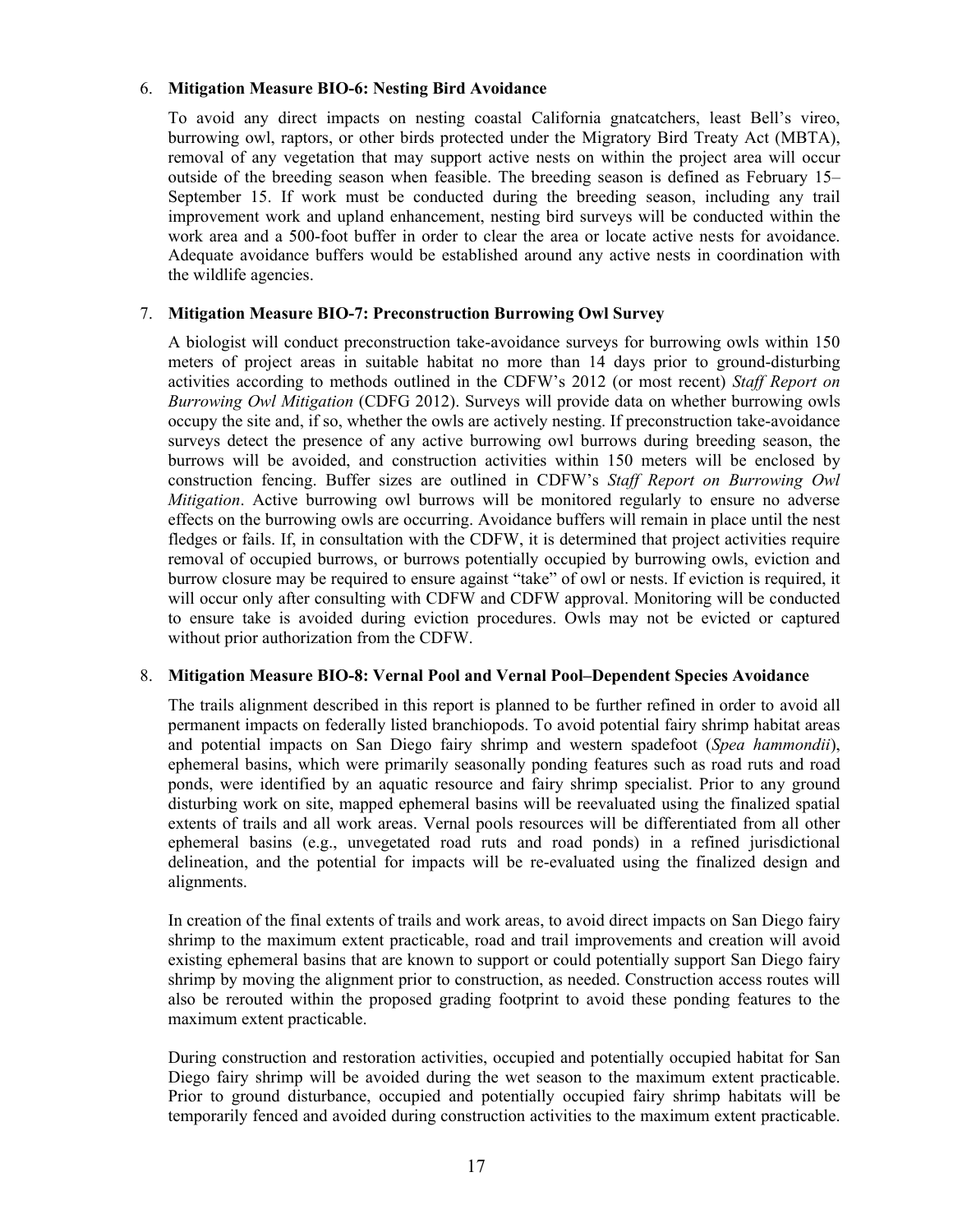No staging of any equipment will be allowed within vernal pools, road ruts, or other ephemeral basins occupied by or potentially occupied by San Diego fairy shrimp at any time. A biological monitor will be present during construction activities occurring adjacent to vernal pools and occupied or potentially occupied habitats, and will ensure that vehicles are fueled and maintained at least 100 feet away from such pools. In addition, where appropriate, the adjacent upland areas surrounding road ruts, vernal pools, and other ephemeral basins will be restored with native species. Wood split-rail fencing, boulders, and signage will be used to inform the public of the sensitivity of the area and deter them from trespassing into the ponded areas and into the river restoration areas. Though the majority of grading will occur within the Otay River floodplain, some grading and staging of equipment will occur in upland areas outside of the floodplain. Grading activities will include vernal pool establishment and enhancement activities, as described in the *Otay Trails and Mitigation Bank Expansion Project Biological Resources Report 2020 Update (*ICF 2021a) at Section 1.3.3. In accordance with **Mitigation Measure BIO-1**, should any pools occupied by or potentially occupied by San Diego fairy shrimp be unable to be avoided in the final project design, the applicant will consult with the USFWS under Section 7 of FESA to seek concurrence that the proposed project is consistent with the City of Chula Vista's MSCP Subarea Plan and that incidental take authorization is provided for the proposed project under the City of Chula Vista's MSCP Subarea Plan. Mitigation of impacts on fairy shrimp will be addressed in the Section 7 consultation process either with onsite pool enhancement/habitat creation or additional avoidance through project redesign prior to construction. Mitigation of impacts on jurisdictional vernal pool habitats will be also be mitigated for, as needed, to obtain CWA Section 401 and 404 permits from the RWQCB and USACE.

#### 9. **Mitigation Measure BIO-9: Special-Status Plant, Quino Host Plant, and Succulent Plant Salvage Plan**

During grading and enhancement activities, special-status plants, Quino checkerspot host plants (e.g., dot-seed plantain), and succulent plants (i.e., target plant species) will be avoided where feasible. Prior to ground-disturbing work on site, special-status plant surveys will be conducted to locate target plant species within defined work limits to determine areas to be avoided. Salvage and relocation of target plant species will occur to the extent feasible in accordance with a Plant Salvage Plan. The Plant Salvage Plan will be prepared for the areas where temporary grading and habitat enhancement activities will occur, with an emphasis on collecting and relocating to adjacent areas the target plant species. The plan will be prepared and implemented prior to grading and enhancement activities. The Plant Salvage Plan will include a list of target plant species list, seed collection methods, succulent plant salvage techniques, transplanting methods, and applicable monitoring activities for transplanted individuals, as appropriate.

#### 10. **Mitigation Measure BIO-10: Quino Checkerspot Butterfly Seasonal Avoidance**

Due to the presence of Quino checkerspot butterfly within the project area and known populations nearby, no removal of any host plant vegetation or any native vegetation within 50 feet of host plants will occur within the Quino flight season, defined by the USFWS 2014 protocol as the third week of February to the second Saturday in May. Biological monitors will stake locations of host plants for avoidance and will be present during vegetation removal activities within potentially suitable habitat for Quino located outside of the mapped host plant locations and 50-foot buffer to ensure that construction activities do not result in harm to individual Quino checkerspot butterflies that may be foraging or nectaring in the area.

#### 11. **Mitigation Measure BIO-11: Public Access, Trails, and Recreation**

To deter trespassing into the restoration site, wood split-rail fencing will be installed to designate road/trail corridors along existing roads and existing unofficial trails that border the restoration site. Other barriers (boulders, brush piles, logs, and plantings) will be placed at strategic locations when protection of sensitive resources is required where fencing is not present. For safety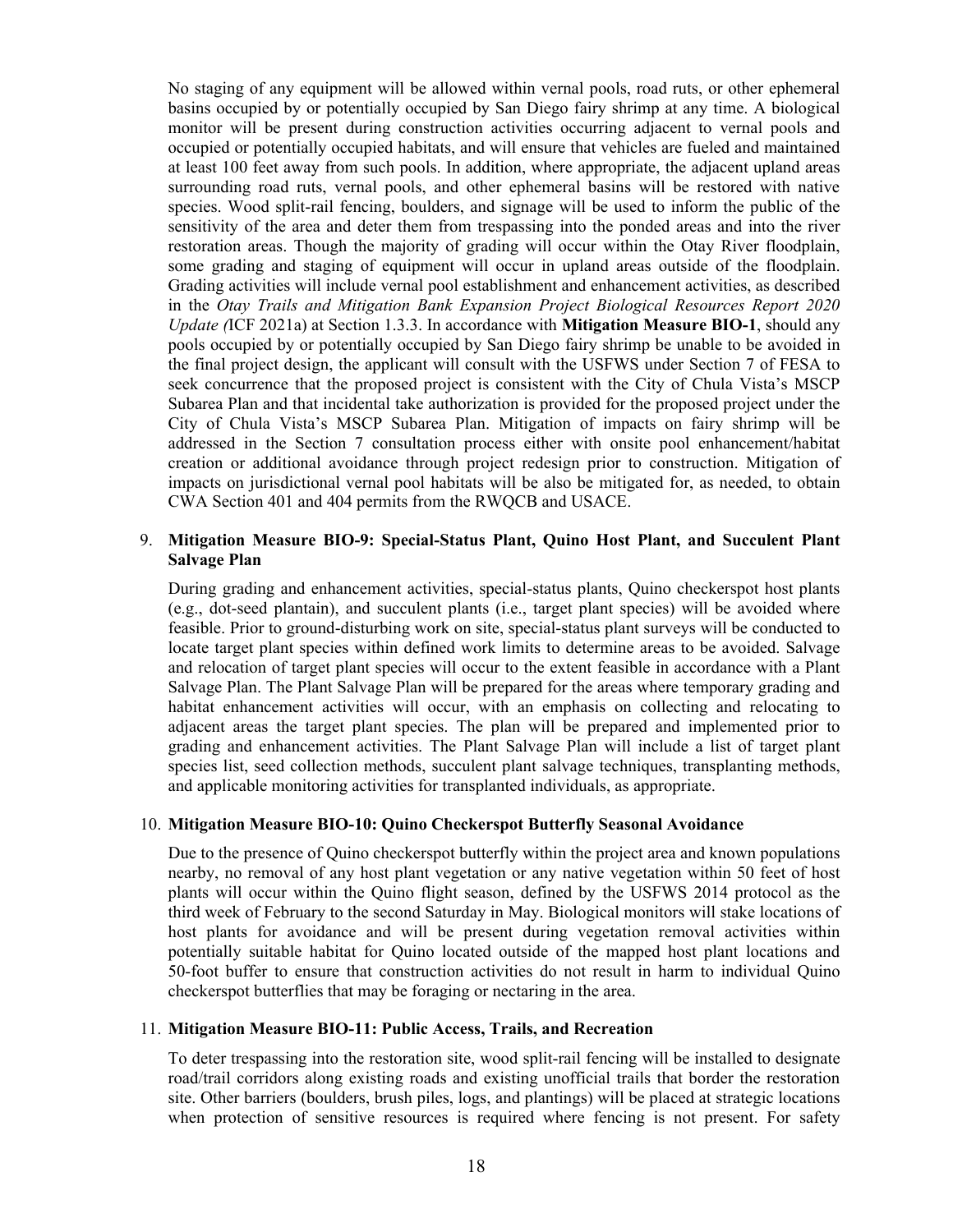purposes, reflective material will be placed on the wood fencing at specific locations to aid Border Patrol and other night-time users from unintentionally breaking through fencing into sensitive habitat. Additionally, signage and informational kiosks will be installed for educational purposes and to inform the public of the sensitivity of the restoration site and adjacent habitats. All installation activities (signage, fencing, kiosks) and reflective materials will occur outside of the breeding season defined as February 15–September 15 or be in accordance with **Mitigation Measure BIO-6** and require preconstruction surveys.

## Cultural Resources

#### 12. **Mitigation Measure CUL-1: Establishing Environmentally Sensitive Areas**

- ⚫ To reduce potential impacts on archaeological resources, Environmentally Sensitive Areas (ESAs) will be established in areas of artifact concentrations.
- In order to avoid impacts on ESAs 1 through 4, only non-ground-disturbing methods of seeding and herbicide control of nonnative species will be used.
- ⚫ Cultural resources monitoring will not be required for seeding and herbicide control of nonnative species.

#### 13. **Mitigation Measure CUL-2: Archaeological Monitoring**

To reduce potential impacts on archaeological resources, a qualified archaeologist will monitor initial ground-disturbing activities within Monitoring Areas (MAs) in order to minimize disturbance of archaeological deposits. Specifically, the following measures will be implemented to reduce impacts:

- Prior to start of construction, a monitoring and treatment plan will be prepared that describes the nature of the archaeological monitoring work, procedures to follow in the event of an unanticipated discovery, and reporting requirements. The plan will include confidential maps of ESAs and Mas. The plan will be submitted for review to the City of Chula Vista.
- ⚫ All monitoring will be conducted by individuals with experience monitoring for archaeological resources in Southern California. All monitors will be under the supervision and direction of a qualified archaeologist(s) who meets the Secretary of the Interior's Professional Qualifications Standards, as promulgated in Code of Federal Regulations (CFR), Title 36, Section 61.
- ⚫ Monitoring of initial ground disturbance will occur within MAs 1 through 8.
- The following activities will require the presence of an archaeological monitor when they occur within MAs 1 through 8:
	- Manual weed pulling, fence installation, mechanical work that includes ground disturbance, and other ground-disturbing activities necessary for the implementation of the project
- ⚫ If intact subsurface deposits are identified during construction, the archaeologist will be empowered to divert construction activities away from the find and will be given sufficient time and compensation to investigate the find and determine its significance. No soil will be exported off site until a determination can be made regarding the significance of the resource specifically if Native American resources are encountered.
- ⚫ Recovered items will be treated in accordance with current professional standards by being properly provenienced, cleaned, analyzed, researched, reported, and curated in a collection facility meeting the Secretary of the Interior's Standards, as promulgated in 36 CFR 79, such as the San Diego Archaeological Center. The costs for curation will be included in the budget for recovery of the archaeological remains.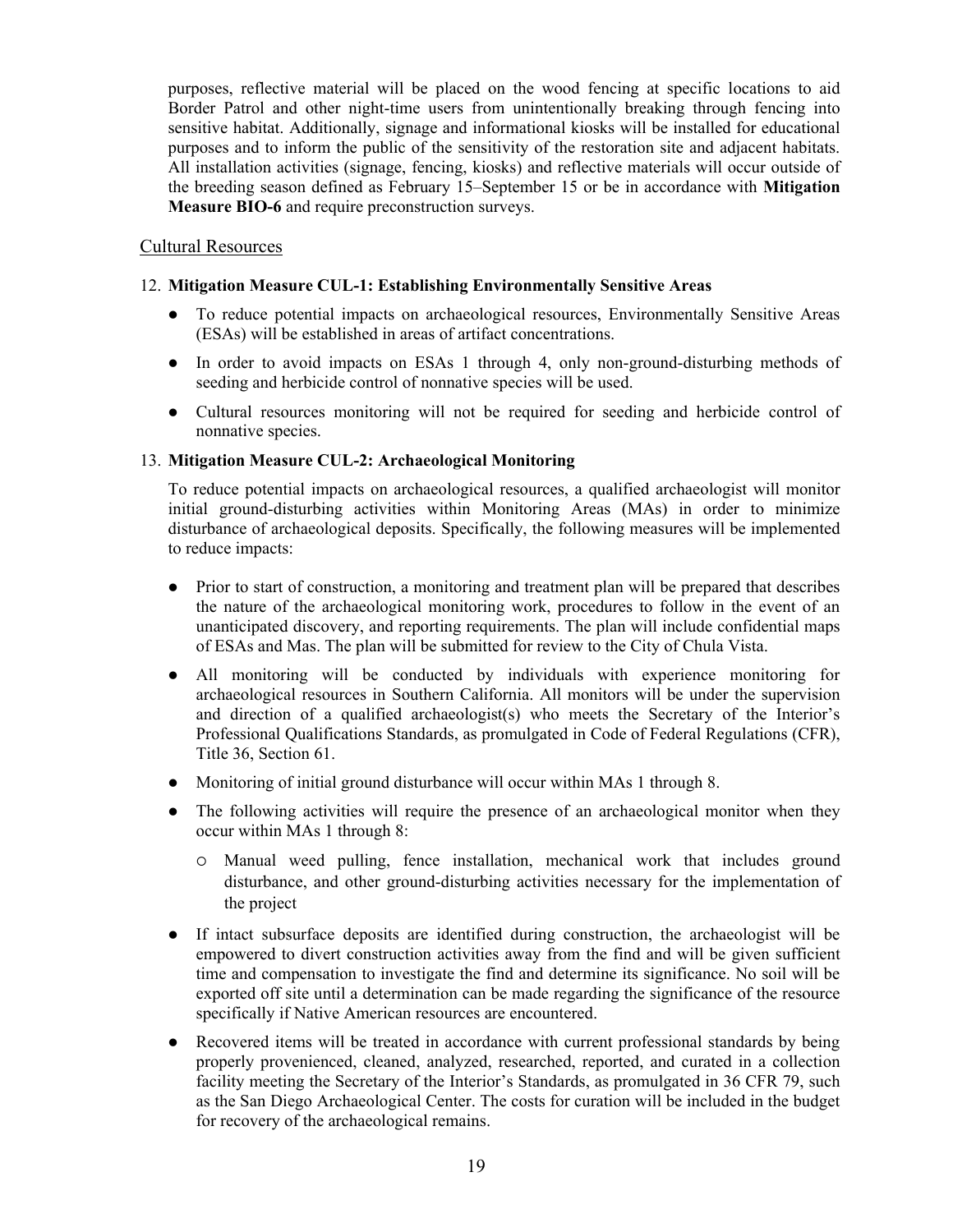- ⚫ A final cultural resources report will be produced and provided to the City of Chula Vista, which will discuss the monitoring program and its results and will provide interpretations of any recovered cultural materials.
- ⚫ The qualified archaeologist will have the discretion to increase or decrease the level of monitoring based on profession judgment and field conditions.

#### 14. **Mitigation Measure CUL-3: Native American Monitoring**

A Kumeyaay tribal monitor will be retained to conduct Native American monitoring for MAs and activities identified in **Mitigation Measure CUL-2** and when an archaeological monitor is present.

- ⚫ Attendance by Native American monitors during ground-disturbing activities is at the discretion of the tribe, and the absence of a Native American monitor, should the tribe choose to forgo monitoring for some reason, will not delay work.
- ⚫ Interpretation of a find will be requested from Native American monitors involved with the discovery, evaluation, or data recovery of unanticipated finds for inclusion in the final cultural resources report.

#### Hazards and Hazardous Materials

#### 15. **Mitigation Measure HAZ-1: Sampling and Screening Level Risk Assessment (SLRA)/Screening Level Ecological Risk Assessment (SLERA) Studies for Onsite Surface Water and Sediment and Water/Sediment Remediation (if necessary)**

Prior to construction activities associated with the project, surface water and sediment sampling will be conducted by an environmental consultant with experience in proper sample handling procedures. Samples will be collected from portions of the site where the project site overlaps with the Brown Field Bombing Range Formerly Used Defense Site, the number and location of which will be determined by a qualified environmental professional with experience in screening level risk assessments. Using the laboratory results, SLRA and SLERA studies will be conducted to assess potential risk associated with munitions constituents' exposure to human and ecological receptors. A report will be prepared with the results of the study and submitted to the City for review and approval. Should results indicate the presence of contamination levels that would pose a risk to human health, the project proponent (in consultation with the City) will coordinate with the San Diego County Department of Environmental Health, the Department of Toxic Substances Control, and the Regional Water Quality Control Board (as necessary) regarding avoidance or remediation of affected water and soils in compliance with applicable federal, state, and local laws prior to any project-specific construction activities occurring. If the condition at the site requires it, the project proponent will not proceed with construction activities until a letter of closure is provided by the lead hazardous materials agency. Should the results indicate that no serious risk is present, project-related construction activities may proceed, pending compliance with any other applicable mitigation.

#### 16. **Mitigation Measure HAZ-2: Surface Clearance Prior to Construction.**

Prior to initiating project activities, a surface clearance will be conducted where project elements intersect with the Brown Field Bombing Range Formerly Used Defense Site boundary. The surface clearance would be employed to identify all munitions and explosives of concern (MEC) and munitions debris (MD) in the project site. A qualified survey company with experience in unearthed unexploded ordnances (UXO) will be retained to sweep the area for metallic items including those that may be obscured by vegetation or surface debris, and MD will be evaluated to determine if any explosive residue remains. If it is determined that there is the potential for an explosive hazard, the City of Chula Vista and County of San Diego will be contacted to respond to the item and dispose of it appropriately. Upon identifying an explosive hazard, the survey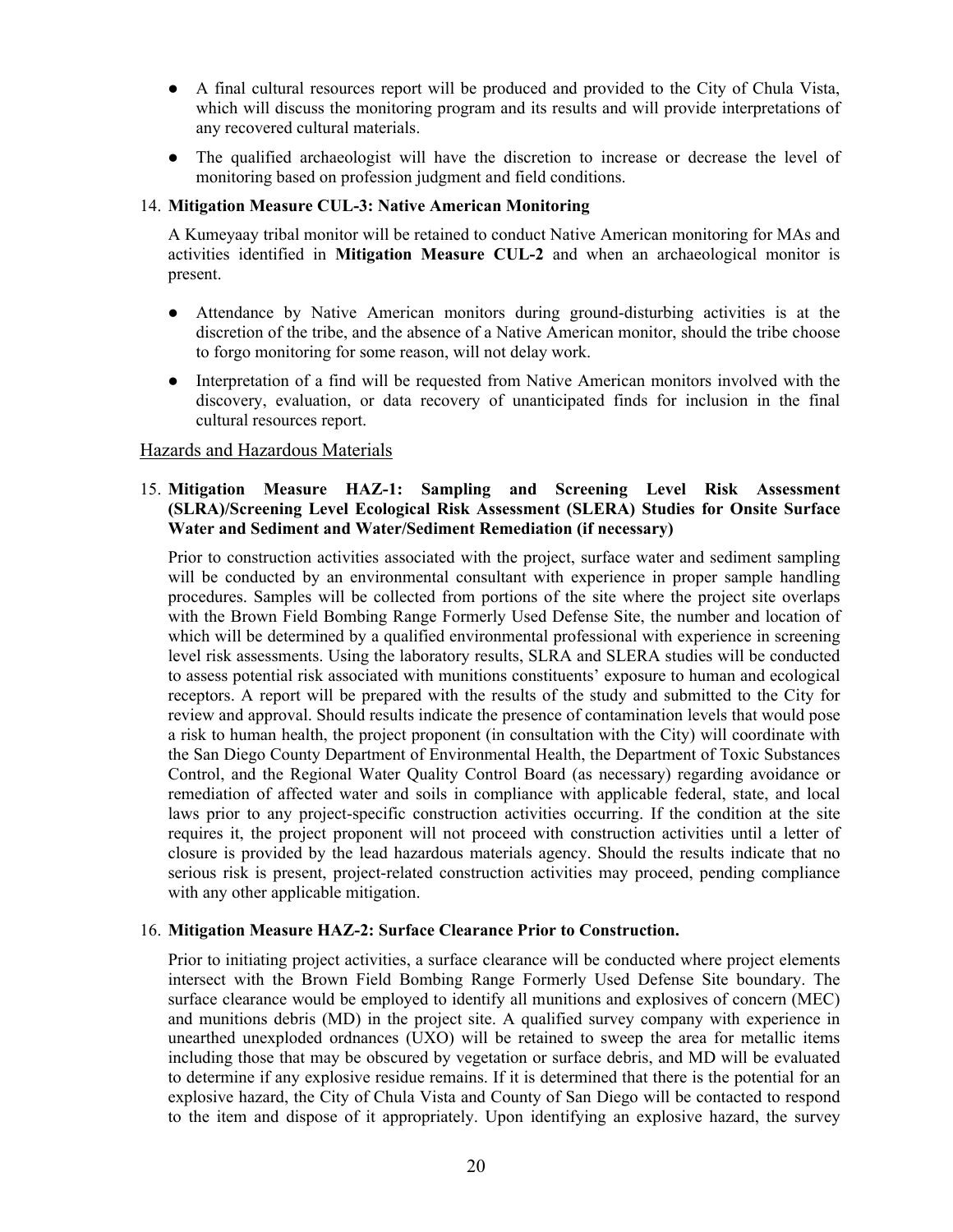company will establish an exclusion zone around the material. The exclusion zone radius will depend on the type of material identified and will be expanded, if needed, while material is being worked on or if setting a charge to explode the material in place. If setting a charge, all personnel will be required to evacuate the area. All personnel will be required to remain out of the exclusion zone until the responders provide clearance. All MD determined to no longer contain explosive residue will be inspected by qualified personnel and containerized in lockable 55-gallon drums for later disposal by an approved recycler.

During construction, the qualified survey company will supply a UXO-qualified technician to support the project. The technicians will use magnetometers to detect the presence of MEC in disturbed soil. If no MEC items are identified, excavations will be advanced to desired depth. If MEC are detected during excavation/grading, these activities will stop immediately and the survey company technician(s) will contact the City of Chula Vista and County of San Diego for disposal of the material. The technician(s) will remain on site during disposal response actions to provide site safety and security and for technical consultation with emergency responders.

## Land Use and Planning

#### 17. **Mitigation Measure LU-1: Trail Improvements Consistent with Applicable City of Chula Vista Greenbelt Master Plan and Otay Valley Regional Park Trail Guidelines**

All applicable trail guidelines from the City of Chula Vista's Greenbelt Master Plan and Otay Regional Park Trail Guidelines shall be shown on all applicable grading plans as details, notes, or as otherwise appropriate. All proposed designs for signage and fencing will be submitted to the City to verify consistency with the above mentioned guidelines. Finally, installation of all trailrelated improvements will be subject to inspection by the City to confirm the improvements were constructed in accordance with the approved designs.

#### Tribal Cultural Resources

#### 18. **Mitigation Measure TCR-1: Protection of Resources**

In the event that a tribal cultural resource is unexpectedly identified during the course of implementation of the proposed project, and the City of Chula Vista determines that the proposed project may cause a substantial adverse change to a tribal cultural resource, the City of Chula Vista will work with the consulting tribe(s) to employ one or more of the following standard mitigation measures.

- 1. Avoidance and preservation of the resources in place including, but not limited to, planning and construction to avoid the resources and protect the cultural and natural context, or planning greenspace, parks, or other open space, to incorporate the resources with culturally appropriate protection and management criteria
- 2. Treating the resource with culturally appropriate dignity, taking into account the tribal cultural values and meaning of the resource, including, but not limited to, the following:
	- i. Protecting the cultural character and integrity of the resource
	- ii. Protecting the traditional use of the resource
	- iii. Protecting the confidentiality of the resource
	- iv. Permanent conservation easements or other interests in real property, with culturally appropriate management criteria for the purposes of preserving or utilizing the resources or places
- 3. Protecting the resource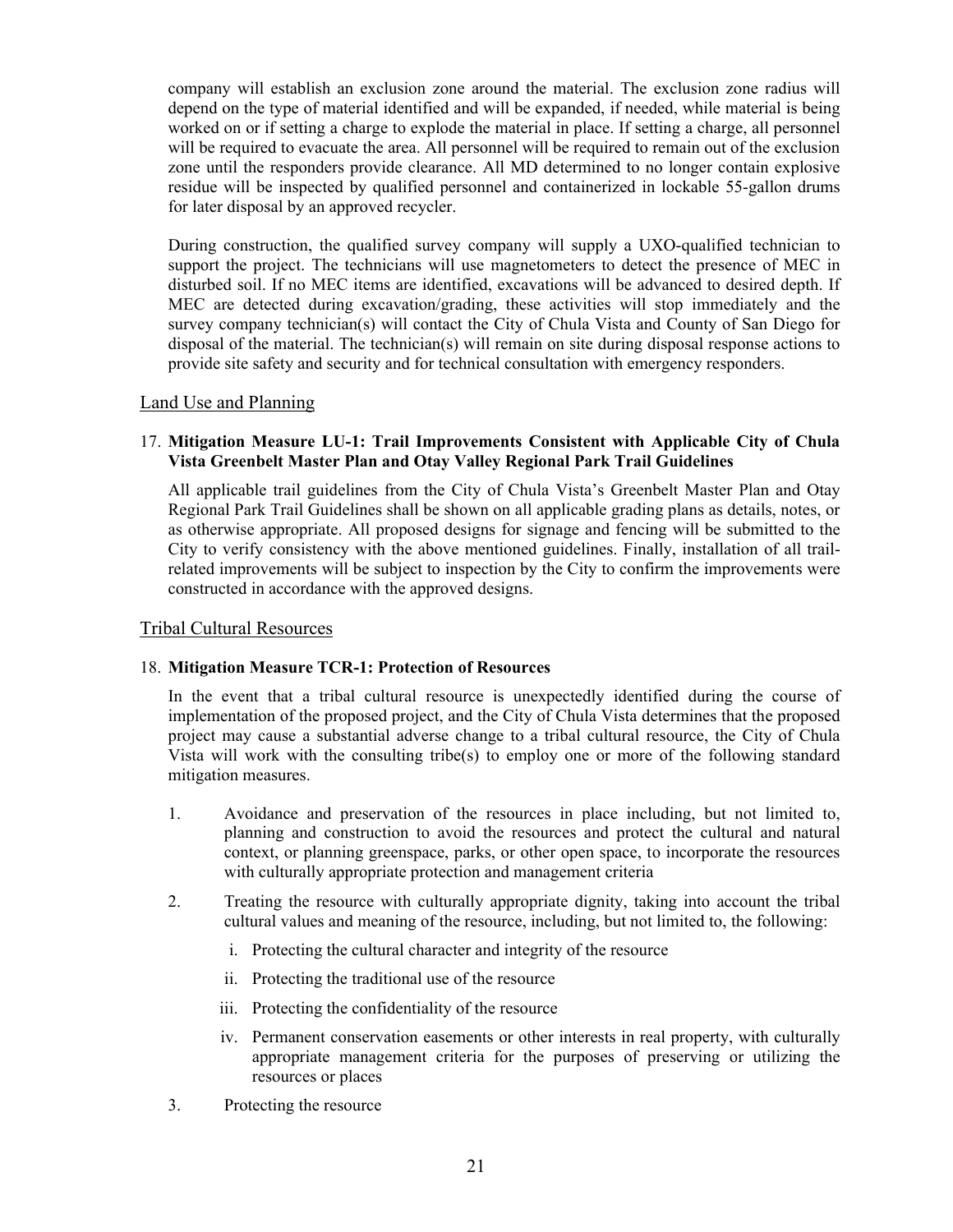## G. Agreement to Implement Mitigation Measures

By signing the line(s) provided below, the Applicant and Operator stipulate that they have each read and understood and have their respective company's authority to and do agree to the mitigation measures contained herein, and will implement same to the satisfaction of the Environmental Review Coordinator. Failure to sign the line(s) provided below prior to posting of this Mitigated Negative Declaration with the County Clerk shall indicate the Applicant's and Operator's desire that the project be held in abeyance without approval and that the Applicant and Operator shall apply for an Environmental Impact Report.

| Cheryl Goddard, Senior Planner<br>Printed Name and Title of Applicant<br>(or authorized representative) |  | 11/24/2021<br>Date |
|---------------------------------------------------------------------------------------------------------|--|--------------------|
|                                                                                                         |  |                    |
| <b>Signature of Applicant</b><br>(or authorized representative)                                         |  | Date               |
|                                                                                                         |  |                    |
| N/A                                                                                                     |  |                    |
| Printed Name and Title of Operator                                                                      |  | Date               |
| (if different from Applicant)                                                                           |  |                    |
| N/A                                                                                                     |  |                    |
| Signature of Operator                                                                                   |  | Date               |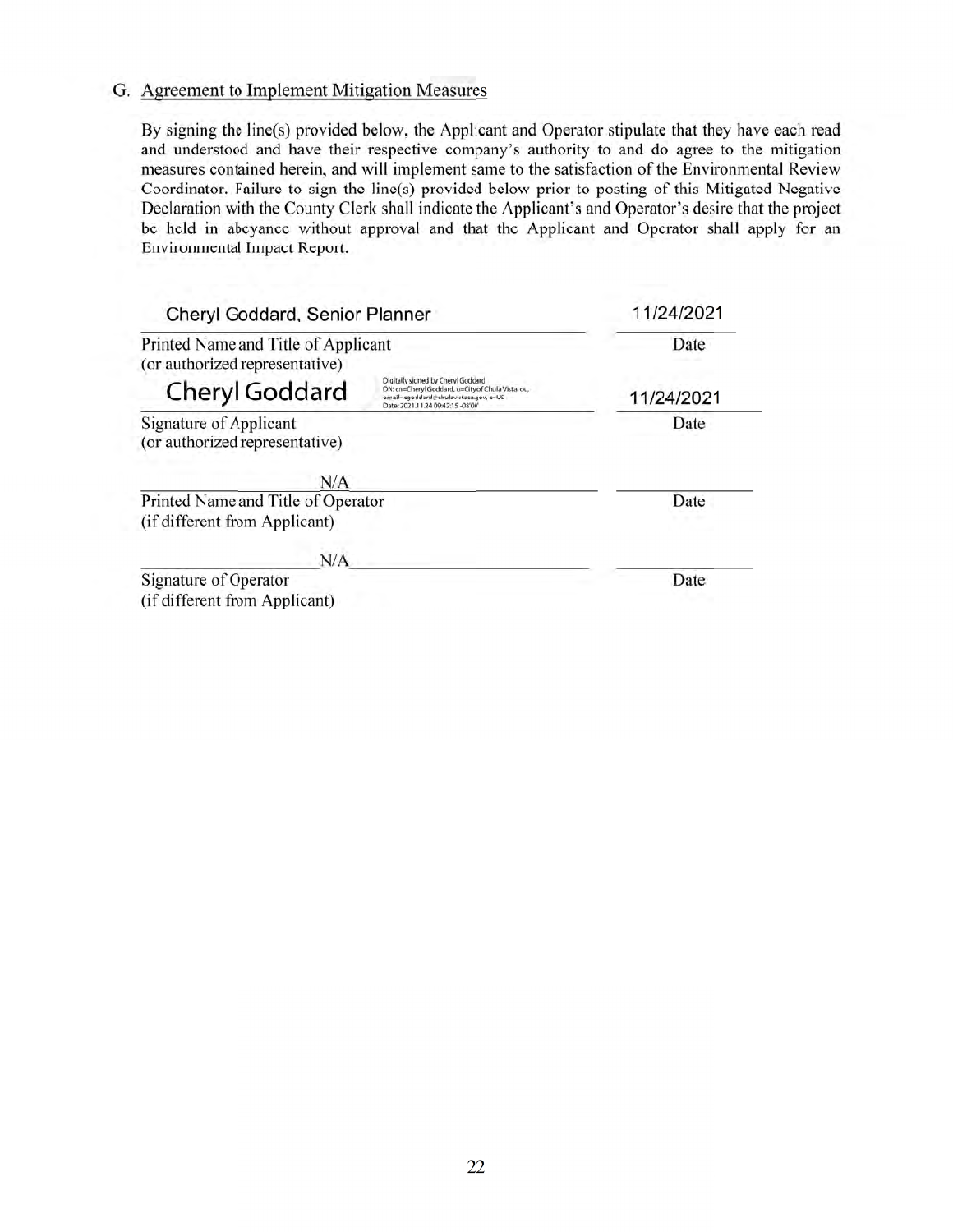## H. Consultation

1. Individuals and Organizations

City of Chula Vista:

Cheryl Goddard, Development Services Department

Others:

2. Documents

California Department of Fish and Game (CDFG). 2012. *Staff Report on Burrowing Owl Mitigation.* March 7.

City of Chula Vista. 2003a. *Chula Vista Greenbelt Master Plan*. Available: [https://www.chulavistaca.gov/departments/development-services/planning/chula-vista-greenbelt](https://www.chulavistaca.gov/departments/development-services/planning/chula-vista-greenbelt-master-plan)[master-plan.](https://www.chulavistaca.gov/departments/development-services/planning/chula-vista-greenbelt-master-plan) Accessed: October 16. 2019.

City of Chula Vista. 2003b. *City of Chula Vista Multiple Species Conservation Plan (MSCP) Subarea Plan*. Available: [https://www.chulavistaca.gov/departments/development](https://www.chulavistaca.gov/departments/development-services/planning/habitat-conservation.%20Accessed%202019)[services/planning/habitat-conservation. Accessed 2019.](https://www.chulavistaca.gov/departments/development-services/planning/habitat-conservation.%20Accessed%202019)

City of Chula Vista. 2015. *Chula Vista Vision 2020*. Chula Vista, CA. Adopted: December 13, 2005, Amended: March 2015. Available: [https://www.chulavistaca.gov/](https://www.chulavistaca.gov/departments/development-services/planning/general-plan) [departments/development-services/planning/general-plan.](https://www.chulavistaca.gov/departments/development-services/planning/general-plan) Accessed: September 23, 2019.

City of Chula Vista. 2016. *Otay River Restoration Project Habitat Mitigation and Monitoring Plan Initial Study/Mitigated Negative Declaration*. Case No. IS-15-006. May 2016.

County of San Diego et al. 2016. *Otay Valley Regional Park Concept Plan*. July 2016.

ICF. 2021a. *Otay Trails and Mitigation Bank Expansion Project Biological Resources Report, 2020 Update.*

ICF. 2021b. *CEQA Cultural Resources Technical Report, Otay River Restoration Project; City of Chula Vista Mitigation Bank Expansion and Trail Alignment, San Diego County, California*. Prepared for Otay Land Company, LLC, a subsidiary of HomeFed Corporation.

Parsons. 2007. *Site Inspection Report Former Brown Field Bombing Range*. Available: [https://www.envirostor.dtsc.ca.gov/public/deliverable\\_documents/2060010612/bfbr\\_si\\_1.pdf.](https://www.envirostor.dtsc.ca.gov/public/deliverable_documents/2060010612/bfbr_si_1.pdf) Accessed: October 30, 2019.

U.S. Fish and Wildlife Service (USFWS). 2002. Designation of Critical Habitat for *Deinandra conjugens* (Otay tarplant); Final Rule.